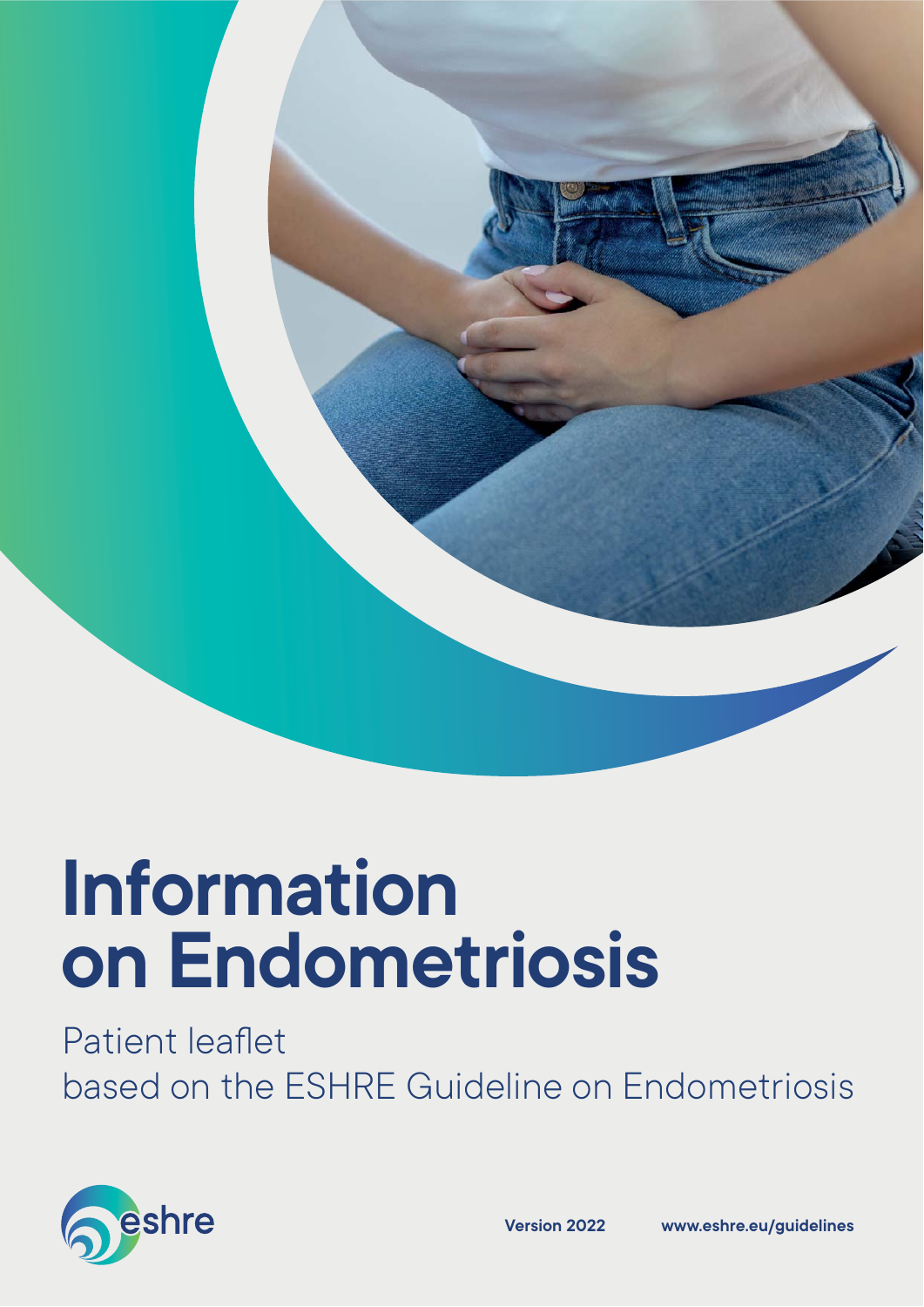# Introduction

This booklet is for you if:

- You have been diagnosed with endometriosis
- You have signs or symptoms of endometriosis, and you think you may have endometriosis

This booklet is intended for patients but may also be useful for their family members and caregivers.

This guideline, in line with endometriosis research, terminology and discussion is focused on cis heterosexual females and menstruation. The guideline group recognizes that there are many individuals living with endometriosis who are transgender, who do not menstruate, who do not have a uterus and who do not identify with the terms used in the literature. For the purposes of this guideline, we use the term "women with endometriosis", however, it is not intended to isolate, exclude, or diminish any individual's experience nor to discriminate against any group.

#### This booklet aims to:

- Increase awareness on endometriosis
- Provide patients with information on appropriate treatments for endometriosis symptoms
- Provide patients with tools to discuss their options with their doctor.

#### Content

This booklet and the information presented are entirely based on the ESHRE Guideline on Endometriosis (2022). All the information and recommendations in the guideline are built upon the best available evidence from research. Where there is insufficient evidence from research, a group of experts hasformulated recommendations based on their clinical expertise. The experts also formulated areas of research to improve research in the field of Endometriosis.

We have added the following symbols to explain the strength of the recommendations and whether or not they are based on results from studies.



#### Recommendation based on research evidence

Recommendation based on considered opinion of the guideline development group

More information is available in the last pages of this booklet, including a list of medical and research terms and their meanings.

The full guideline is available on the website of ESHRE (https://www.eshre.eu/Endometriosis-guideline)

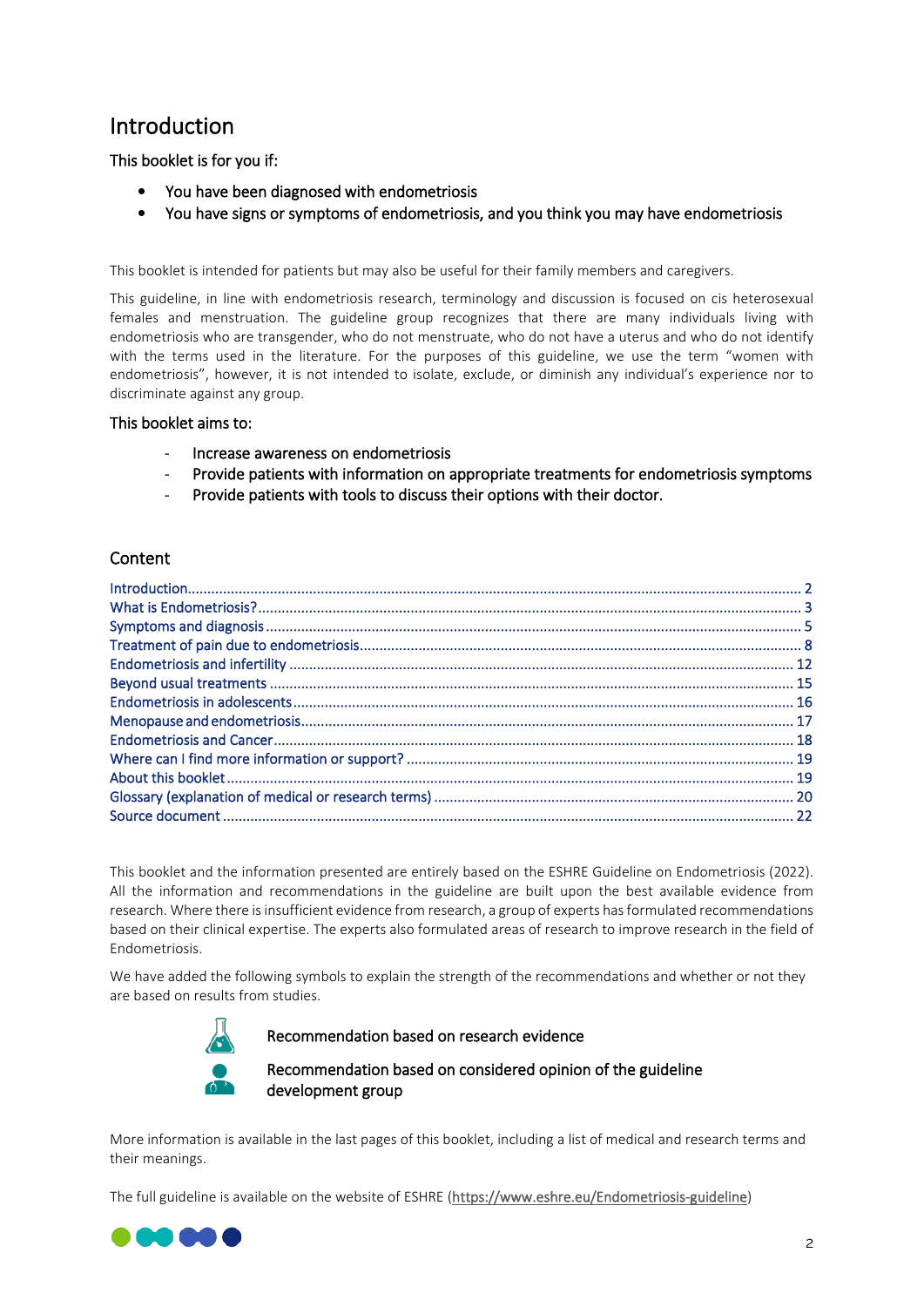# What is Endometriosis?

Endometriosis is defined as the presence of endometrial-like tissue outside the uterus. Endometriosis triggers a chronic inflammatory reaction resulting in pain and adhesions. Adhesions develop when scar tissue attaches separate structures or organs together. The activity and the complaints due to endometriosis may vary during the woman's menstrual cycle as hormone levels fluctuate. Consequently, symptoms may be worse at certain times in the cycle, particularly just prior to and during the woman's menstrual period. While some women with endometriosis experience severe pelvic pain, others have no symptoms at all or regard their symptoms as simply being 'ordinary menstrual pain'. In rare instances, cyclical pain can also involve the upper part of the abdomen e.g., under the ribs or the chest.

It is estimated that between 2 and 10% of the women within the general population have endometriosis and that 30% - 50% of the infertile women have endometriosis.

Women with endometriosis often experience severe symptoms and significantly reduced quality of life, including restraint of normal activities, pain/discomfort, and anxiety/ depression.



*Figure 1. Endometriosis*



During her fertile years, a woman's body prepares for pregnancy every month in 2 phases. In the first phase, the oocytes in the follicles within the ovaries mature and get ready to be released. Also, endometrium builds up in the uterus in a reaction to hormones (estrogens and progesterone) produced by the follicles to form a layer where implantation of an embryo can occur. The first phase ends with the release of an oocyte/egg from the ovary (ovulation). If the egg is fertilized by a sperm, an embryo may develop and after implantation, a pregnancy may establish. In cycles without pregnancy, the layer in the uterus, the endometrium, will start degrading which results in menstruation.

The processes during the menstrual cycle are regulated by hormones including follicle stimulating hormone (FSH), luteinizing hormone (LH), estrogen and progesterone.

When pregnancy occurs, the hormones will adapt, making sure that the layer within the uterus will remain in place, so the embryo can be nourished.

When the woman reaches menopause at the end of her reproductive phase, estrogens and progesterone are not produced any more with a consequent rise of FSH and LH. There will be no more ovulation or building up of the endometrial layer in the uterus, and the monthly menstruation will stop. Frequent effects of hormonal changes during and after menopause are hot flushes and vaginal dryness.



*Figure 2. The menstrual cycle*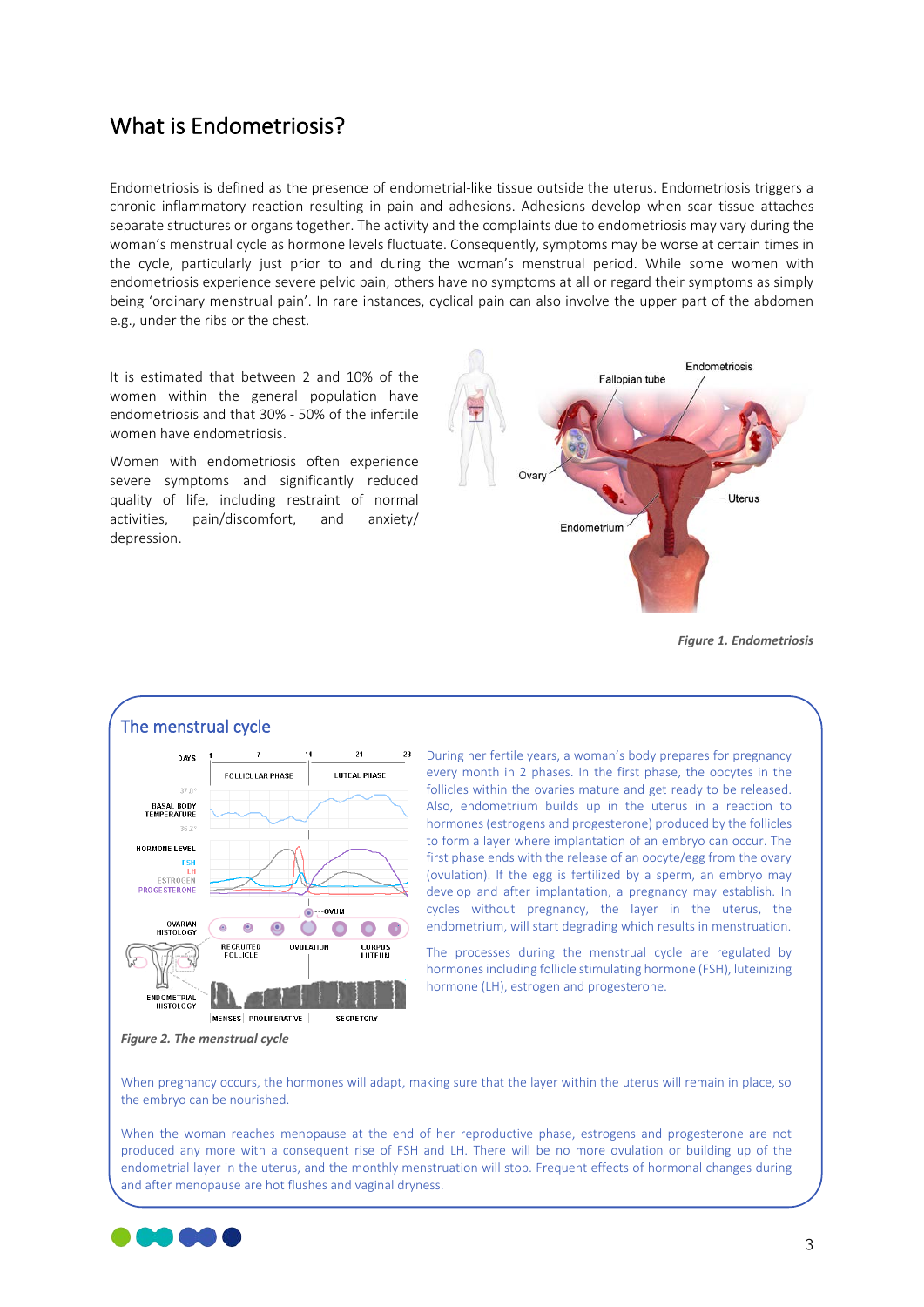#### What causes endometriosis?

The cause of endometriosis remains unknown. There are several theories, but none of them has been entirely proven. The most accepted theory is centred on the so-called retrograde menstruation. During menstruation, pieces of endometrium arrive in the abdominal cavity through the Fallopian tubes, adhere to the peritoneal lining and develop into endometriotic lesions. The hormone estrogen is crucial in this process. Subsequently, most of the current treatments for endometriosis attempt to lower estrogen production in a woman's body in order to relieve her of symptoms.

It has been argued that endometriosis is a genetic disease, since some families show more patients with endometriosis compared to other families. However, it is unlikely that there exists an 'endometriosis gene'. Other suggestions are an immune response triggering inflammation.

#### Endometriosis, adenomyosis, uterine fibroids and polyps?

Adenomyosis, uterine fibroids and uterine polyps are associated with symptoms that are similar to the symptoms of endometriosis. These symptoms include e.g., painful menstrual periods, painful intercourse, pelvic pain, pain during bowel movements.

While endometriosis is characterized by the presence of endometrial-like tissue outside the uterus, adenomyosis is where endometrium is present within the walls of the uterus.

Uterine fibroids are abnormal, benign (non-cancerous) growths of muscle within the wall of a woman's uterus. Uterine polyps are abnormal, benign (non-cancerous) growths attached to a short stalk that protrudes from the inner surface of a woman's uterus.

#### How can the chances of getting endometriosis be reduced?

Doctors sometimes get questions from relatives of women with endometriosis on how they can prevent the disease.

Studies investigating whether taking the oral contraceptive pill or regular exercise could prevent endometriosis did not show a clear causal relation and have limitations. Therefore, it is uncertain whether taking the combined oral contraceptive pill or having regular physical exercise will prevent the development of endometriosis. Other interventions have not been studied.

Up to now, there are no known ways to reduce the chance of getting endometriosis.

Although there is no direct evidence of developing endometriosis in the future, you can try to aim for a healthy lifestyle and diet, with reduced alcohol intake and regular physical activity.

The usefulness of hormonal contraceptives for the primary prevention of endometriosis is uncertain.

There are currently no genetic tests that can indicate a risk of endometriosis in the future. Therefore, genetic testing for endometriosis should only be performed within a research setting.







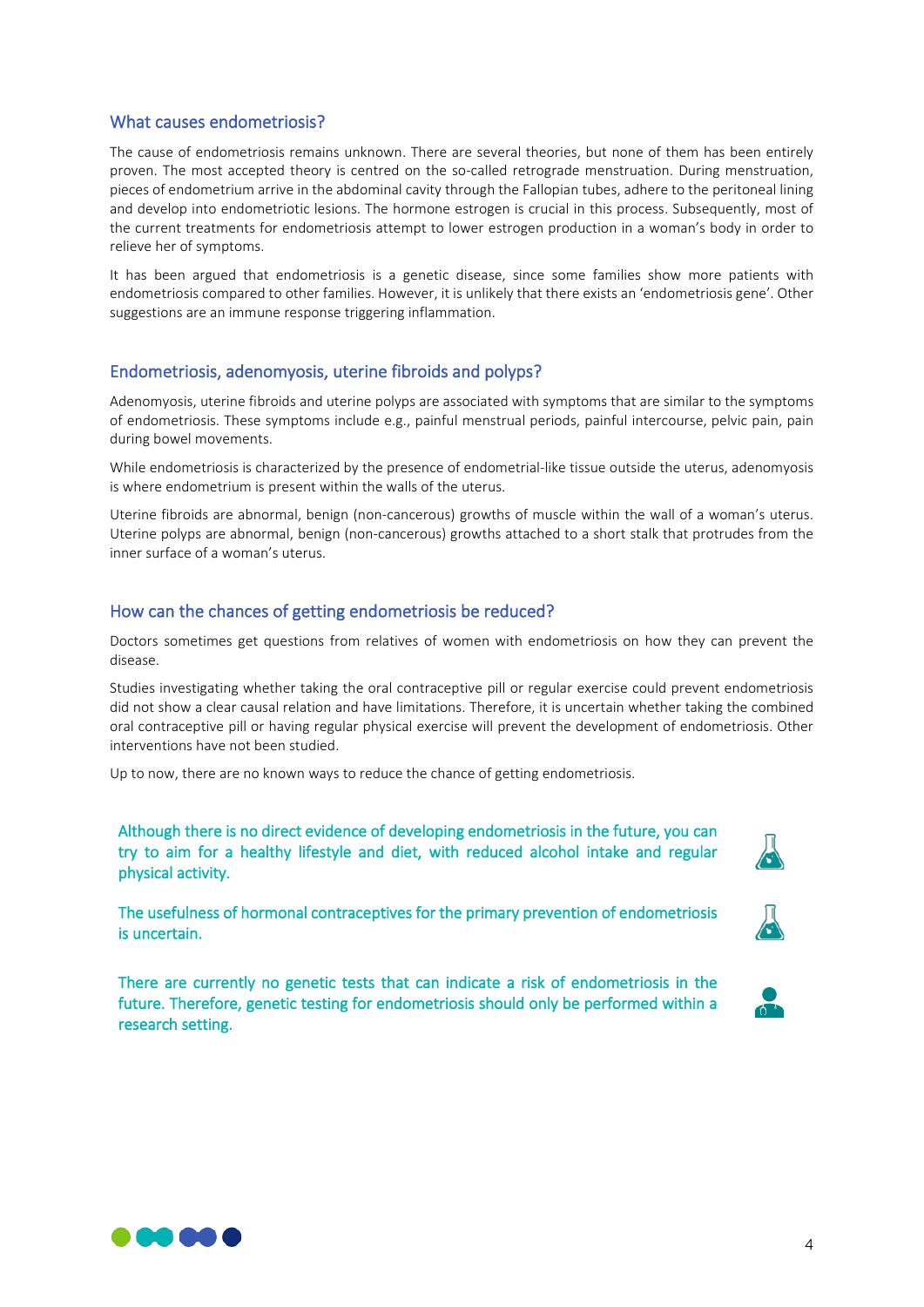# Symptoms and diagnosis

#### What are the symptoms of endometriosis?

Because the symptoms of endometriosis are not very specific, the diagnosis of endometriosis cannot be made by the symptoms alone. However, symptoms can give a doctor a first hint towards the diagnosis of endometriosis.

The symptoms of endometriosis are:

- Painful menstrual periods (dysmenorrhea)
- Non-menstrual pelvic pain or pain occurring when a woman is not menstruating.
- Pain during or after sexual intercourse (dyspareunia)
- Pain emptying bladder/painful urination (dysuria)
- Pain emptying bowel (dyschezia)
- Painful rectal bleeding or the presence of blood in the urine (haematuria)
- Shoulder tip pain
- Cyclical long problems (pneumothorax)
- Cyclical cough, chest pain, or coughing of blood (haemoptysis)
- Cyclical scar swelling and pain
- Fatigue
- Infertility
- Any other cyclical symptom



*Figure 4. Endometriosis* 

Cyclical symptoms are symptoms that develop a few days before a woman's menstruation and disappear a few days after her menstruation has stopped, or symptoms that occur only during the menstruation. The symptoms reappear the next month, following the woman's menstrual cycle.

Severe pain can be measured by not doing your normal daily activities (without taking pain medication).

If you experience one or more of these symptoms and they cause you (severe) pain, you should go to your family doctor and ask him to consider endometriosis.

#### You may find it useful to record your symptoms using a symptom diary, questionnaire, or app.

### Should my doctor perform a clinical examination?

In addition to your symptoms, clinical examination can provide additional information to the doctor. However, there is little scientific evidence for the value of certain clinical signs to come to the diagnosis endometriosis.

During clinical vaginal examination the doctor looks for tenderness, nodules or swelling of the vaginal wall especially in the deepest point of the vagina between the back of the uterus and the rectum by inspection using the speculum and by palpation using his/her fingers. In women with deep endometriosis or endometriosis of the ovaries, clinical examination may give considerable information regarding the proper diagnosis, while in peritoneal disease the clinical examination most of the time is completely normal.

Your doctor is recommended to perform a clinical and vaginal examination as it may help in the diagnosis. If the clinical examination is normal, you should still be followed up with an ultrasound or MRI scan.



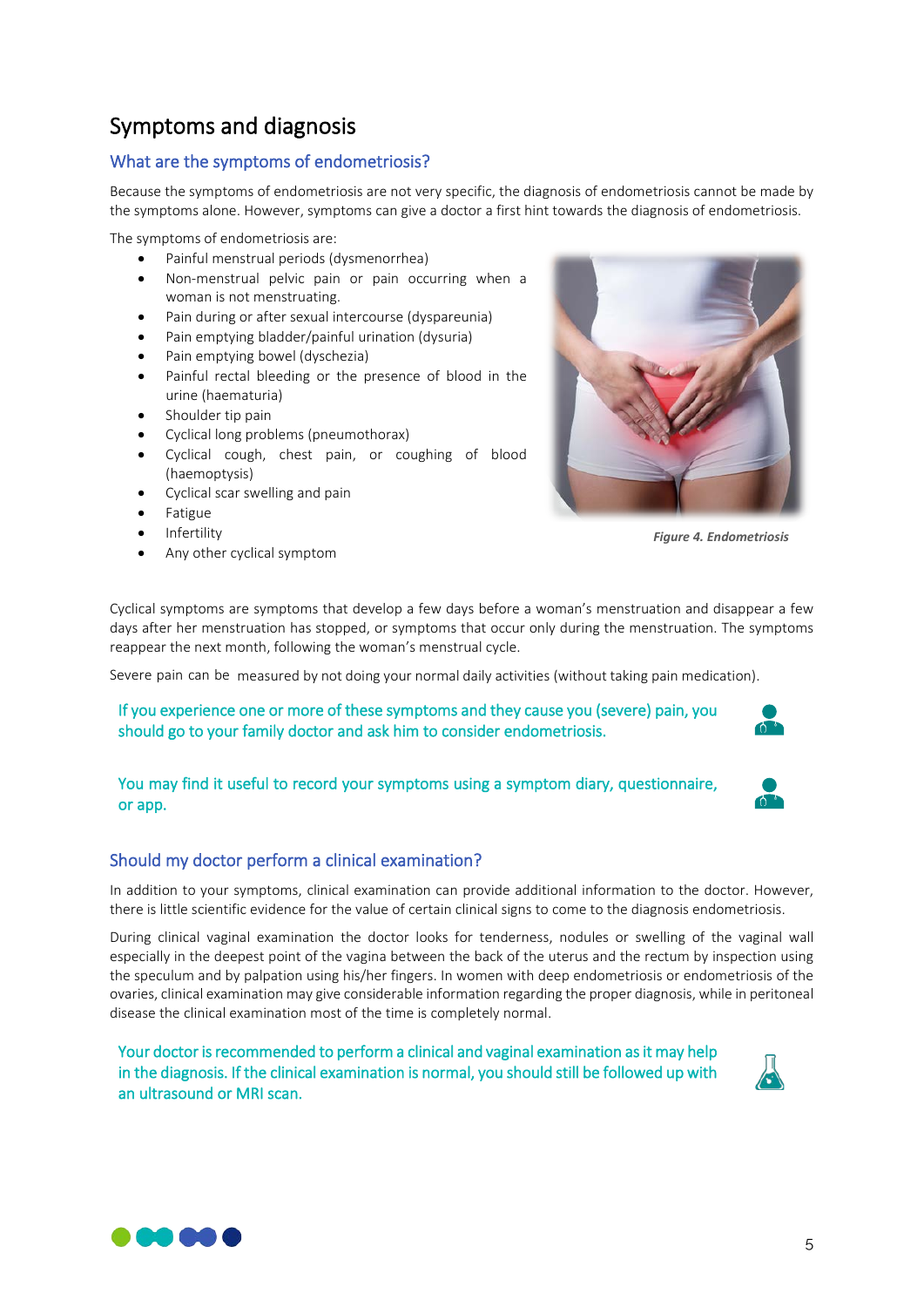#### Can imaging (Ultrasound, MRI, CT-scan) be used for diagnosing endometriosis?

Clinicians and researchers have been searching for other techniques to diagnose endometriosis in a non-invasive way, meaning, with minimal pain or discomfort to the patient. Transvaginal ultrasound or MRI can be performed to support a diagnosis of endometriosis, but these techniques can not always detect the endometriosis lesions.

#### Imaging (US or MRI) should be used in the diagnostic work-up for endometriosis. It is important to know that you may still have (peritoneal) endometriosis, even if the imaging tests were negative.

If endometriosis lesions are detected with ultrasound or MRI, treatment can be started to relief the symptoms.

Even if no endometriosis lesions are detected, medical treatment can still be prescribed to see whether it helps to reduce your symptoms (called empirical treatment or treatment without confirmed diagnosis).

#### Should I undergo laparoscopy for a definite diagnosis?

A definite diagnosis of endometriosis was previously only considered when the doctor had seen the endometriosis lesions during laparoscopy and confirmed the diagnosis by taking pieces of tissue (biopsies) for microscopic examination (histology). While, with improving imaging techniques, it is now agreed that endometriosis can be diagnosed without laparoscopy, a laparoscopy for diagnosis and treatment of suspected endometriosis is still recommended if no endometriosis was detected with ultrasound or MRI and medical treatment did not resolve the symptoms.

#### If medical treatment did not work, and no endometriosis could be detected during imaging, a laparoscopy for diagnosis and treatment of suspected endometriosis is recommended

In addition, in case you doctor suspects deep endometriosis, he or she may propose medical treatment and refer you to an expert centre for further diagnosis and/or surgery.

#### Can biomarkers be used for diagnosing endometriosis?

Some diseases can be diagnosed by a simple blood test through the detection of biomarkers. Biomarkers are molecules in a blood or urine sample of a patient that can be found during analysis in a laboratory. Researchers have looked for biomarkers (for instance CA-125) for endometriosis in endometrial tissue, menstrual or uterine fluids, plasma, urine, or serum. So far, no biomarkers are proven to be able to diagnose endometriosis. However, your doctor may suggest performing blood tests for other reasons.

#### Measurement of biomarkers (such as CA-125) in endometrial tissue, blood, menstrual or uterine fluids is not recommended to diagnose endometriosis.

#### Diagnosis of endometriosis outside the pelvis

Although endometriosis is a gynaecological disease, associated with the menstrual cycle, it has been found in almost any tissue of the body. Endometriosis can affect different organs in the belly, but it can also be found in rare cases in the lungs, in the chest, on the diaphragm, in a scar from a previous surgery, in the belly button (umbilicus) and in the groin. The symptoms associated with endometriosis outside the pelvis will depend on the location of the lesions but are classically cyclical.

#### Please visit your doctor when you experience the following symptoms that could be linked to extrapelvic endometriosis:

- cyclical shoulder pain,
- cyclical spontaneous long problems (pneumothorax),
- cyclical cough,
- nodules which enlarge during your period.







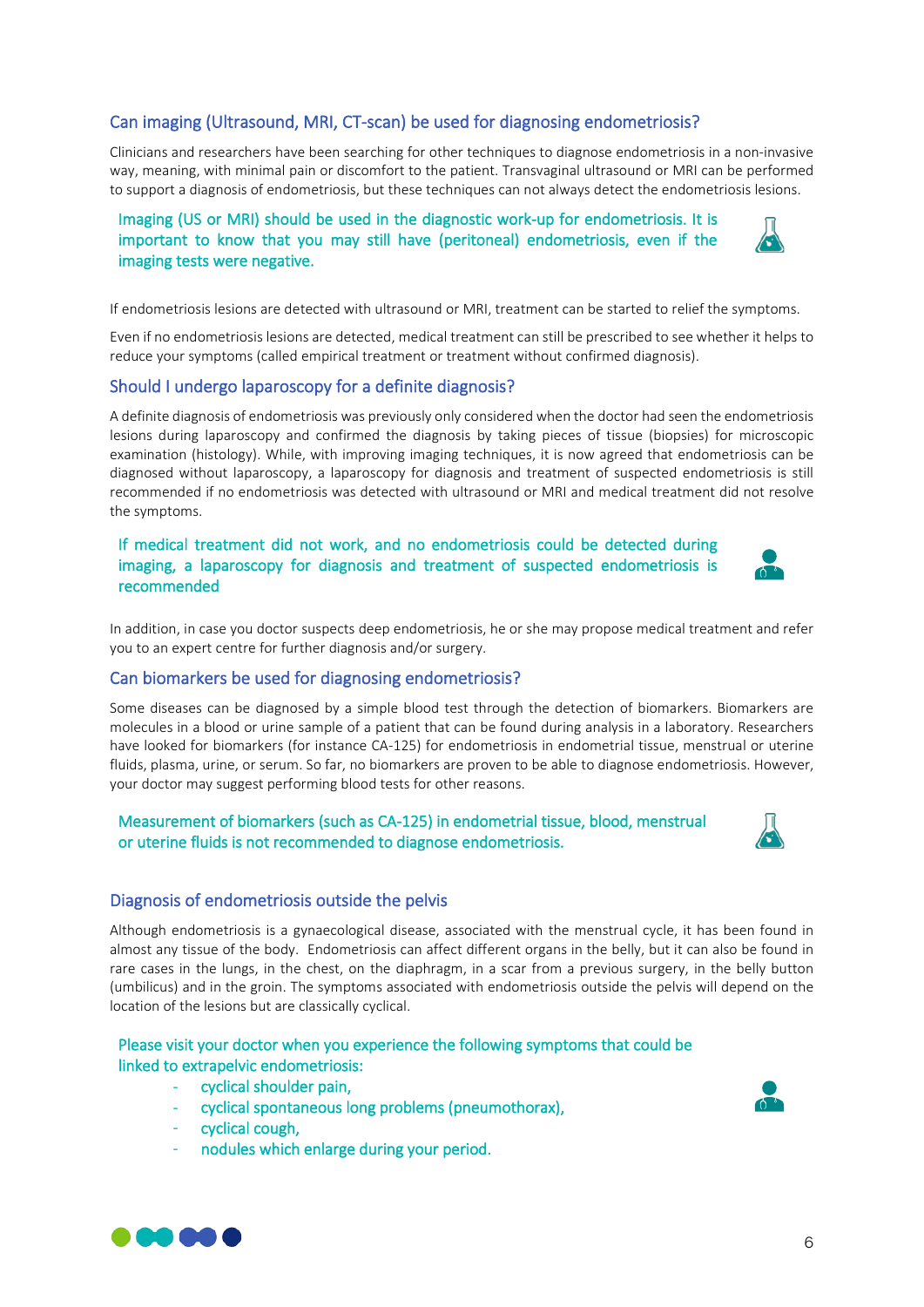#### Endometriosis classification

A staging system has been developed by the American Society of Reproductive Medicine (ASRM) to stage endometriosis and adhesions due to endometriosis. This classification is often used by gynaecologists to document any endometriosis and adhesions that are visualized during surgery. While a higher stage is generally regarded as denoting a more extensive form of disease, the staging system neither predicts severity of pain nor complexity of surgery. The classification was originally developed to predict impairment to fertility and for this reason is focused on ovarian disease and adhesions. Patients with the same 'stage' of disease may have different disease presentations and types. Furthermore, some forms of severe disease are not included e.g., invasive disease of the bowels, bladder, and diaphragm. The four stages of the ASRM staging system for endometriosis are as follows:

- Stage 1 2 (minimal to mild disease): Superficial peritoneal endometriosis. Possible presence of small deep lesions. No endometrioma. Mild filmy adhesions, if present.
- Stage 3 4 (moderate to severe disease): The presence of superficial peritoneal endometriosis, deeply invasive endometriosis with moderate to extensive adhesions between the uterus and bowels and/or endometrioma cysts with moderate to extensive adhesions involving the ovaries and tubes.

As a patient, your stage of disease does not indicate your symptoms nor necessarily the optimal treatment to manage those symptoms. However, the subtype(s) of disease that you have may well be informative in deciding upon optimal treatment.



Apart from the classification system 3 subtypes of endometriosis can be discerned according to localization: superficial peritoneal endometriosis, cystic ovarian endometriosis (endometrioma or 'chocolate cysts') and deep endometriosis (also referred to as deeply infiltrating endometriosis). The different types of disease may co-occur (i.e., a patient may have more than one type of disease present in her pelvis).

Superficial peritoneal endometriosis: The most common type is superficial peritoneal endometriosis. The lesions involve the peritoneum, which is a thin film that cloaks the inner surfaces of the pelvic cavity. The lesions are flat and shallow and do not invade into the space underlying the peritoneum.

Cystic ovarian endometriosis (ovarian endometrioma): Less commonly women with endometriosis can develop endometrioma in their ovaries. An endometrioma is a cyst in which the wall of the cyst contains areas of endometriosis. The cyst is filled with old blood. Because of the colour, the cysts are also referred to as 'chocolate cysts'. Most women with endometrioma cysts will also have superficial and/or deep disease present elsewhere in the pelvis.

Deep endometriosis: Lastly, the least common subtype of endometriosis is deep endometriosis. An endometriosis lesion is defined as deep if it has invaded at least 5mm beyond the surface of the peritoneum. Given the peritoneum is very thin, deep lesions always involve tissue underlying the peritoneum (the retroperitoneal space) or pelvic organs.

Classification systems used in this document:

As the scientific literature uses several classification systems, but mostly the AFS and ASRM systems, the guideline group decided on using "rASRM stage" in the recommendations.

In the explanatory text of this document, the terms "peritoneal endometriosis", "ovarian endometrioma", and "deep endometriosis" are used.

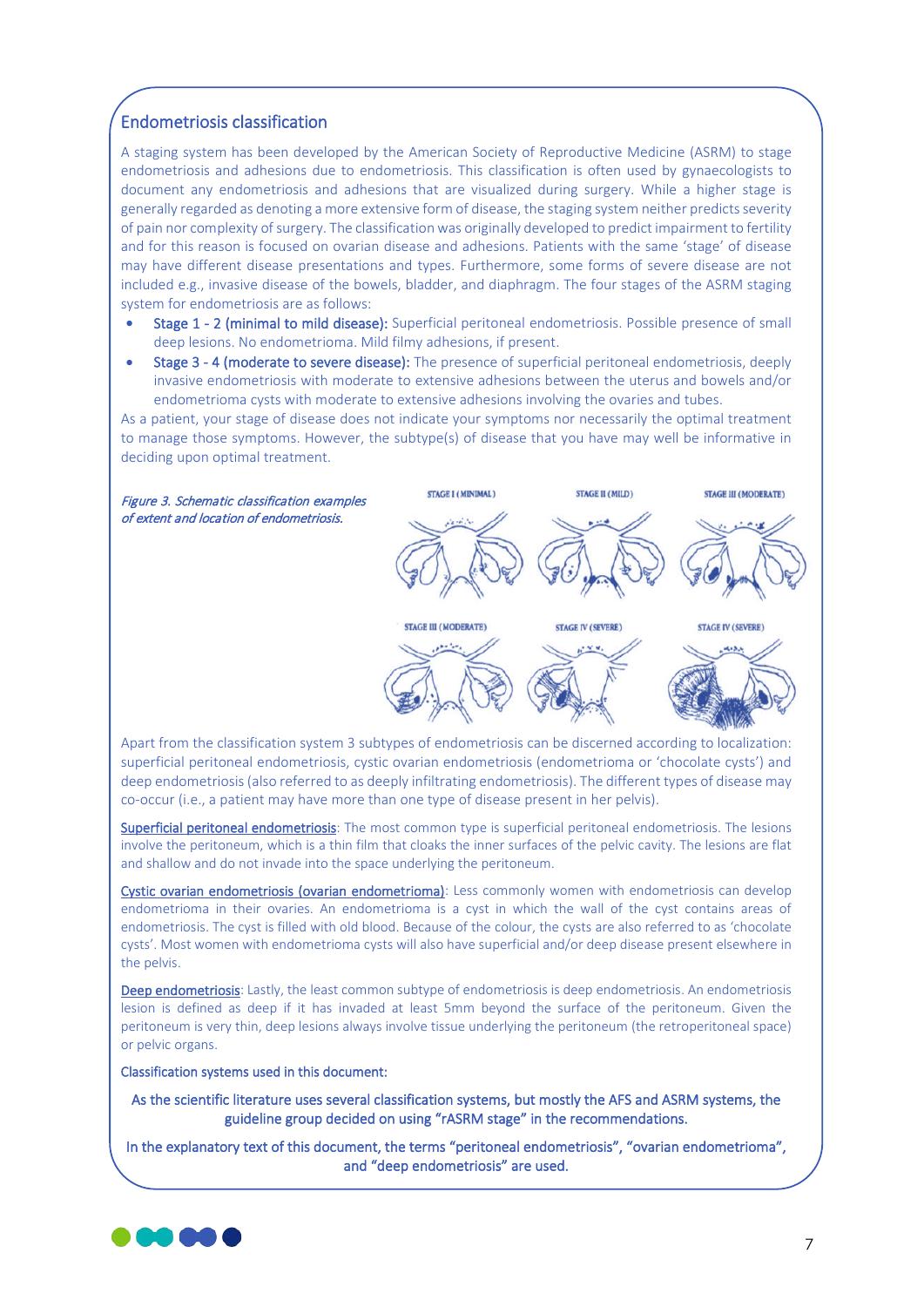# Treatment of pain due to endometriosis

Endometriosis is a chronic disease. In that sense, there is no cure for endometriosis, but the symptoms can be reduced with the right treatment. Communication is the key to finding a treatment that fits you. Please discuss your options with your doctor and ask any questions you may have.

Women with endometriosis have either pain, fertility problems or they have both. Treatment of endometriosis focuses on resolving or reducing pain due to endometriosis or on improving fertility, so a patient can get pregnant naturally or through fertility treatments.

There are different options for treating symptoms of endometriosis. To decide which option is the best for you, 3 factors need to be considered:



Based on the information you receive on the different options for treatment, you may have a preference on how to proceed with treatment, and which is the most appropriate intervention for you.

In making any decision, the advice of your doctor should be a key factor. Ask your doctor to explain the options and her/his advice.

Your doctor will make take into consideration several factors in suggesting a treatment:

- Your pain symptoms (severity and type)
- Whether or not you have fertility issues
- Your intentions to become pregnant immediately or at a later stage, or whether you desire contraception
- Your age
	- The efficacy of the different treatments
	- The risks and side-effects for all interventions
	- The type of disease (peritoneal, ovarian cyst or deep endometriosis)



Your doctors' advice

> In some countries within Europe, some treatments are not available, very expensive, or not reimbursed. Also, some surgical procedures are better performed in experts' centres. Your doctor should be able to provide you with the correct information for your country and centre.

This means that two women with endometriosis could receive different treatments and even that one woman could receive different treatments over time.

In the next section, options for medical treatment and surgical treatment will be explained.



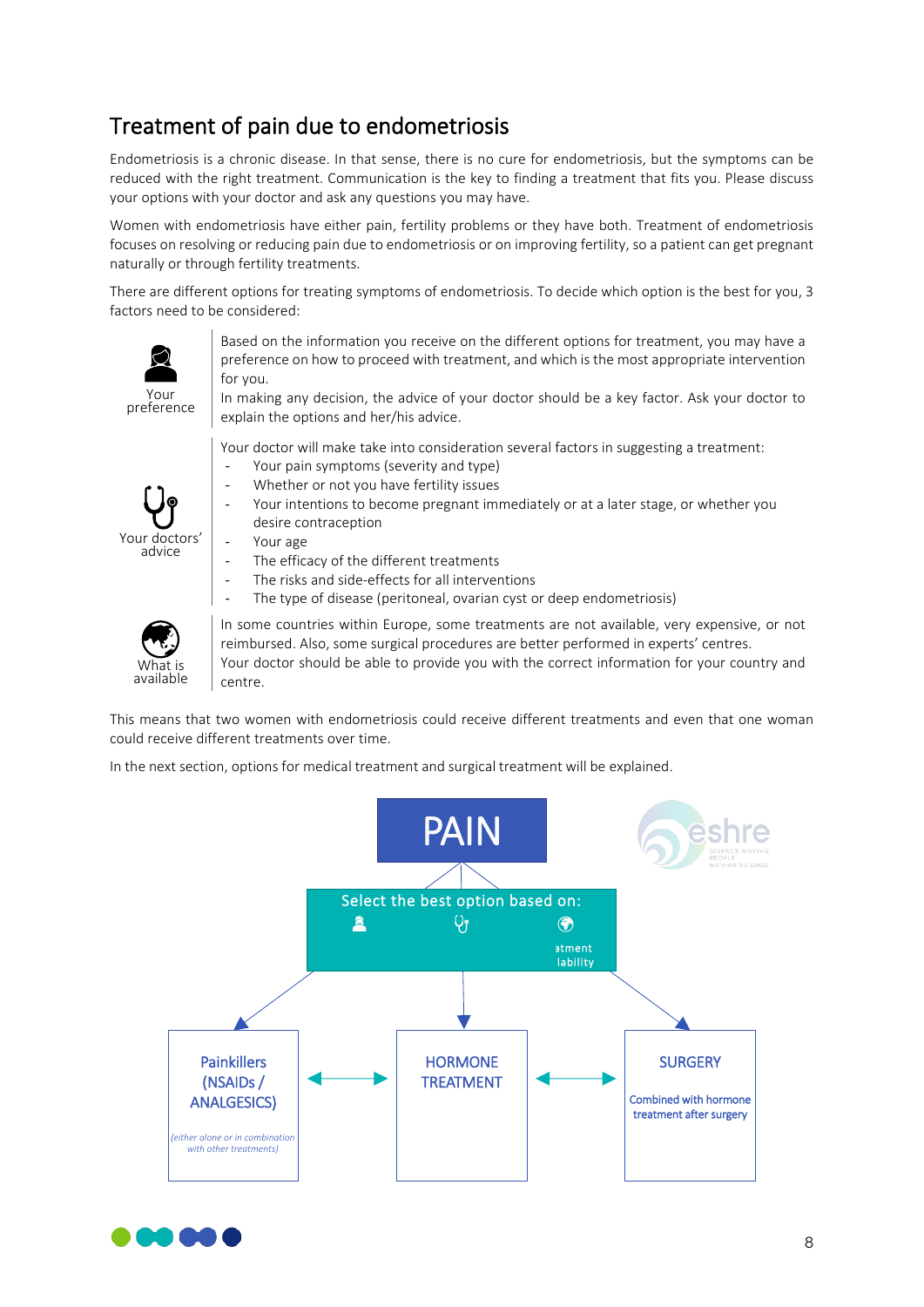#### Can I take analgesics (painkillers) for pain due to endometriosis?

Medical treatments for endometriosis include hormone treatments or pain medication (analgesics).

Analgesics, like non-steroidal anti-inflammatory drugs (NSAIDs), are medical therapies that influence how the body experiences pain. These therapies are not specific for endometriosis-associated pain, and they do not alter any disease mechanism in the body like the hormone treatments do. Analgesics have little side-effects, they are cheap, easily accessible, and widely used, but very little studies have investigated whether they actually help in reducing endometriosis-associated pain. Long-term use of NSAIDs can be associated with side-effects, such as stomach problems. Therefore, considering protection of the stomach is advisable.



*Figure 5. Pain medication*

NSAIDs or other analgesics (either alone or in combination with other treatments) can be used to reduce endometriosis-associated pain.

#### What are the options for hormonal treatment of pain?

Hormonal treatments in clinical use are:

- Hormonal contraceptives (cyclical use or continuously)
- Progestogens, including intra-uterine devices
- GnRH agonists
- GnRH antagonists
- Aromatase inhibitors

While effective for treating endometriosis-associated pain, hormone treatments may also induce side-effects such as headaches, acne, weight gain, vaginal spotting, fatigue, and hot flushes. Side-effects differ strongly between treatments and between patients. As a result, a certain treatment can be a good option for one woman, but the same treatment can have severe side-effects in another woman. Also, different drugs within one of the hormone groups may work differently in individuals, i.e., it may take some time and patience to find thew right treatment for you which works and does not cause side effects. Your doctor should discuss side-effects with you when prescribing hormonal treatment.

Hormone treatment (combined hormonal contraceptives, progestogens, GnRH agonists or GnRH antagonists) should be considered as one of the options to reduce endometriosis-associated pain.

Hormone treatment should not be considered for improving endometriosis-associated infertility or in women currently trying to conceive.

Patients are recommended to report any side-effects with their doctor and discuss their options.

It is important to remember is that medical treatment works only when they are taken as prescribed. Stopping medical treatment often means that the symptoms recur.



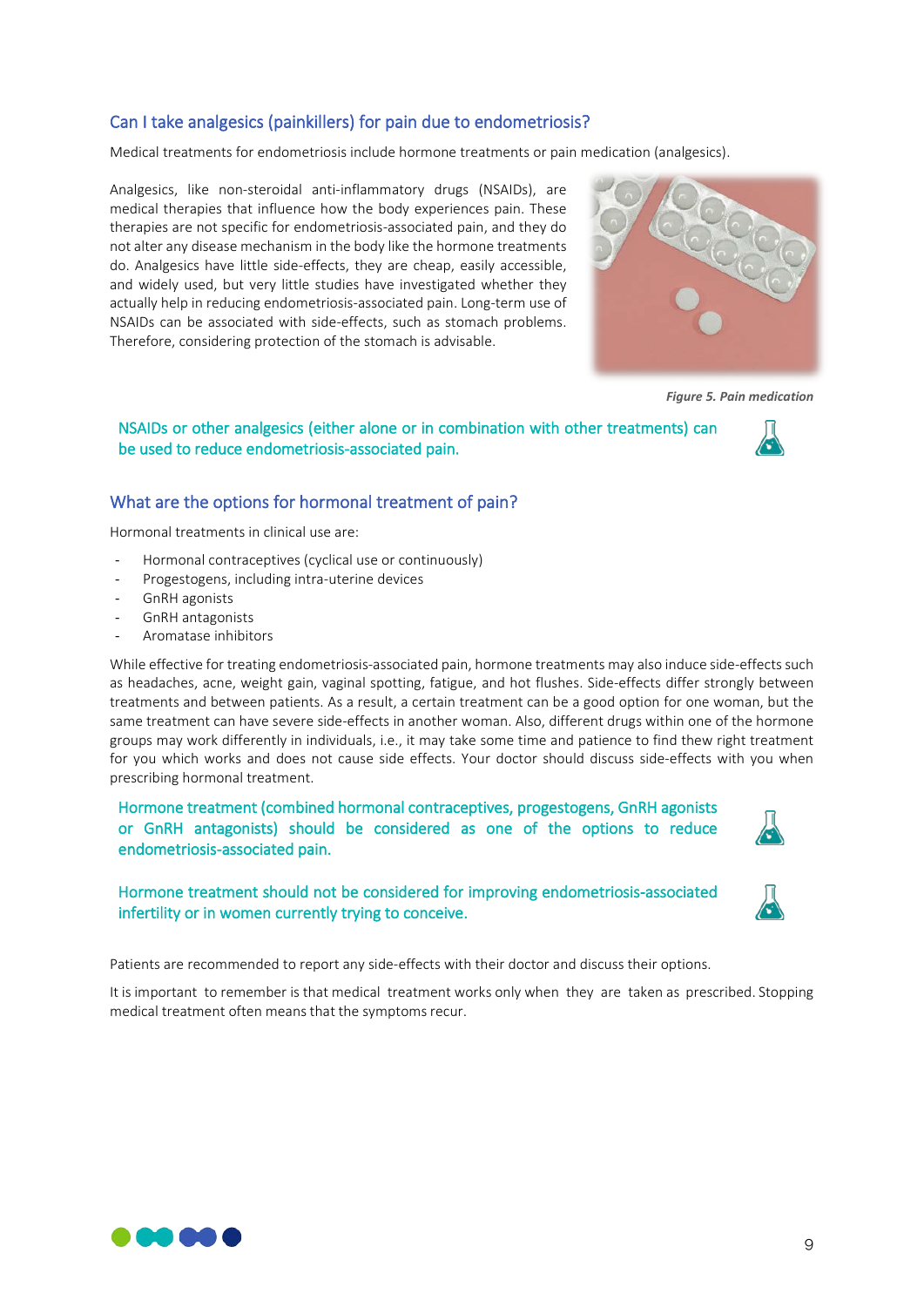#### Hormone treatments

#### How does hormone treatment work?

Endometriosis is a problem associated with a woman's menstrual cycle and dependent on the activity of estrogens.

One aim of hormone treatment for pain in women with endometriosis is lowering the estrogen level. Another aim is to reduce the effect of estrogen on the endometriotic tissue. It is important to know that hormone treatment probably does not cure endometriosis. Hormone treatment suppresses the activity of the disease and hence the pain symptoms. However, after discontinuation of the treatment symptoms tend to recur. It is not known which patients will have a relapse of pain symptoms.

#### Combined hormonal contraceptives

Combined hormonal contraceptives are widely used for contraception and generally accepted as treatment for endometriosis-associated symptoms. They contain low doses of hormones (estrogen and progesterone) and can reduce pain associated with endometriosis by stopping follicular growth and hence reducing the production and concentration of estrogens. Low estrogens stop the activity of the growth of the endometrium in and outside the uterus, and thus pause endometriosis. The progesterone in the pill decreases the activity of the endometrium and the endometriotic tissue directly.

The side effects are limited, and hormone contraceptives are not expensive. There are different options for hormonal contraceptives: the oral contraceptive pill (taken with or without a monthly pill-free week), a vaginal contraceptive ring, or a transdermal patch.

#### Progestogens

Progestagens, which are substances very similar to the body's progesterone, can be used in different forms: orally, as a 3-monthly injection, a levonorgestrel-releasing intrauterine system, or a contraceptive implant under your skin. Different types of progestagens are medroxyprogesterone acetate (MPA), dienogest, or cyproterone acetate. Progestogens are also used as contraceptives, either in combination with estrogen or by themselves ('minipill'). Progestogens are relatively inexpensive. The different types of progestagens have different side effects.

A levonorgestrel-releasing intrauterine system is a small device that is inserted in the uterus and releases low levels of progesterone. It is frequently used for contraception; it has limited side effects and is user-friendly. In women with endometriosis, it is an option for reducing symptoms of pain.

A contraceptive implant which is inserted under your skin, usually in your arm, can also stop your periods and may help with endometriosis-associated pain symptoms.

#### GnRH agonists / GnRH antagonists

GnRH agonists induce a very low estrogen level by stopping the follicular growth in the ovary completely. GnRH agonists can be taken intranasally, or through subcutaneous injection as a depot working either one or three months. Some of the most common GnRH agonists are nafarelin, leuprolide, buserelin, goserelin and triptorelin. GnRH agonists have more side effects than oral contraceptives and progestagens and are more expensive.

The side effects of GnRH agonists are related to the low level of estrogens and are comparable to the consequences of the menopausal status. These so-called hypo-estrogenic symptoms are hot flushes and night sweats, vaginal dryness and related pain during intercourse, and influences on the mental health up to depressive feelings. In the long-term GnRH agonists are associated with osteoporosis. To reduce these symptoms, clinicians are recommended to prescribe hormone add-back therapy as soon as GnRH agonists are started. Some doctors may start add-back therapy a few weeks or months into your GnRH agonist treatment. Hormone add back means adding a combination of estrogens and progesterone (oral contraceptives). This add back therapy takes away the side effects while the therapeutic effect is maintained. Since adolescents and young women have not reached their optimal bone density, it is advisable not to use GnRH agonists/ GnRH antagonists in these women unless as second line treatment and if other treatments with less severe side effects have not helped or are not tolerated.

#### Aromatase inhibitors

Aromatase inhibitors stop an enzyme (aromatase) that is needed in the production of estrogens in several cells of the body. The result is a very low estrogen level. These drugs have been used in other diseases, but they are not well studied yet in endometriosis.

Due to the side effects (vaginal dryness, hot flushes, diminished bone mineral density), aromatase inhibitors should only be prescribed to women in severe pain after trying all other options of medical and surgical treatment.

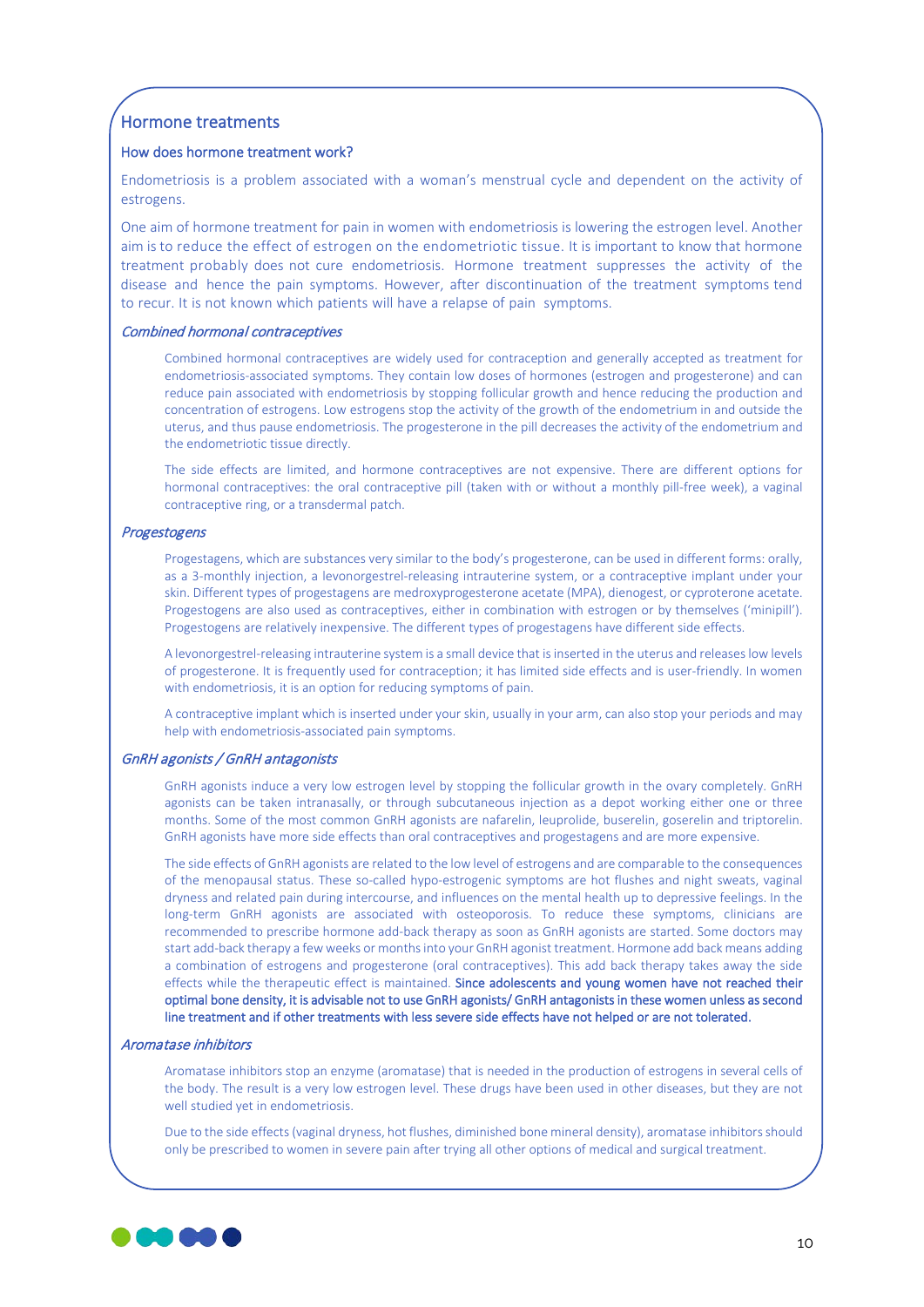### Is surgical treatment an option for relieving pain symptoms?

Surgical treatment of endometriosis focuses on the elimination of peritoneal endometriosis/ endometrioma/deep endometriosis and division of adhesions.

In the past, open surgery (laparotomy) was used routinely. Nowadays, keyhole surgery (laparoscopy) is used frequently and preferred since it usually results in less pain, shorter hospital stay, quicker recovery and a smaller scar.

Clinicians should consider surgical treatment (elimination of endometriotic lesions) when they see endometriotic lesions during laparoscopy for diagnosis.

Surgical treatment should be considered as one of the options to reduce endometriosisassociated pain.

If deep endometriosis is suspected and these surgeries may be difficult, doctors are recommended to refer you to a centre of expertise.

You may be offered hormone treatment after surgery, as it could improve the immediate outcome of surgery for pain and could prevent recurrence of disease/symptoms. When you desire pregnancy shortly after surgery, hormone treatment should be avoided.

While surgery is generally effective for relieving pain symptoms, it may not always improve all symptoms and relieve symptoms only partially or temporarily. There are currently no means for clinicians to identify women with endometriosis that will have a significant benefit of surgery for certain.

#### Hysterectomy

If you have completed your family and other treatments have not worked, you may consider, removal of the uterus (hysterectomy) with or without removal of the ovaries. This is a radical and irreversible option which results in so called surgical menopause and menopausal symptoms (hot flushes, etc) if the ovaries are removed at the same time. You should know that hysterectomy does not always solve the problem, since sometimes endometriosis inadvertedly is left behind and hence the pain symptoms remain present. Hysterectomy may help if your symptoms are mostly due to adenomyosis and should be considered if other treatments have failed.

Hysterectomy can be performed if you failed to respond to more conservative treatments and if you no longer wish to conceive. Still, you should be aware that hysterectomy will not necessarily cure the symptoms or the disease.

#### Treatment of endometriosis outside the pelvis

The treatment of choice for pain related to endometriosis outside the pelvis (extrapelvic endometriosis) largely depends on the location of the endometriosis.

For abdominal extrapelvic endometriosis:

Surgical removal is the preferred treatment, when possible, to relieve symptoms. Hormone treatment may also be an option when surgery is not possible or acceptable.

For thoracic endometriosis (in the chest):

**DADA** 

Hormone treatment can be offered. If surgery is indicated, it should be performed involving a thoracic surgeon and/or other relevant specialists.







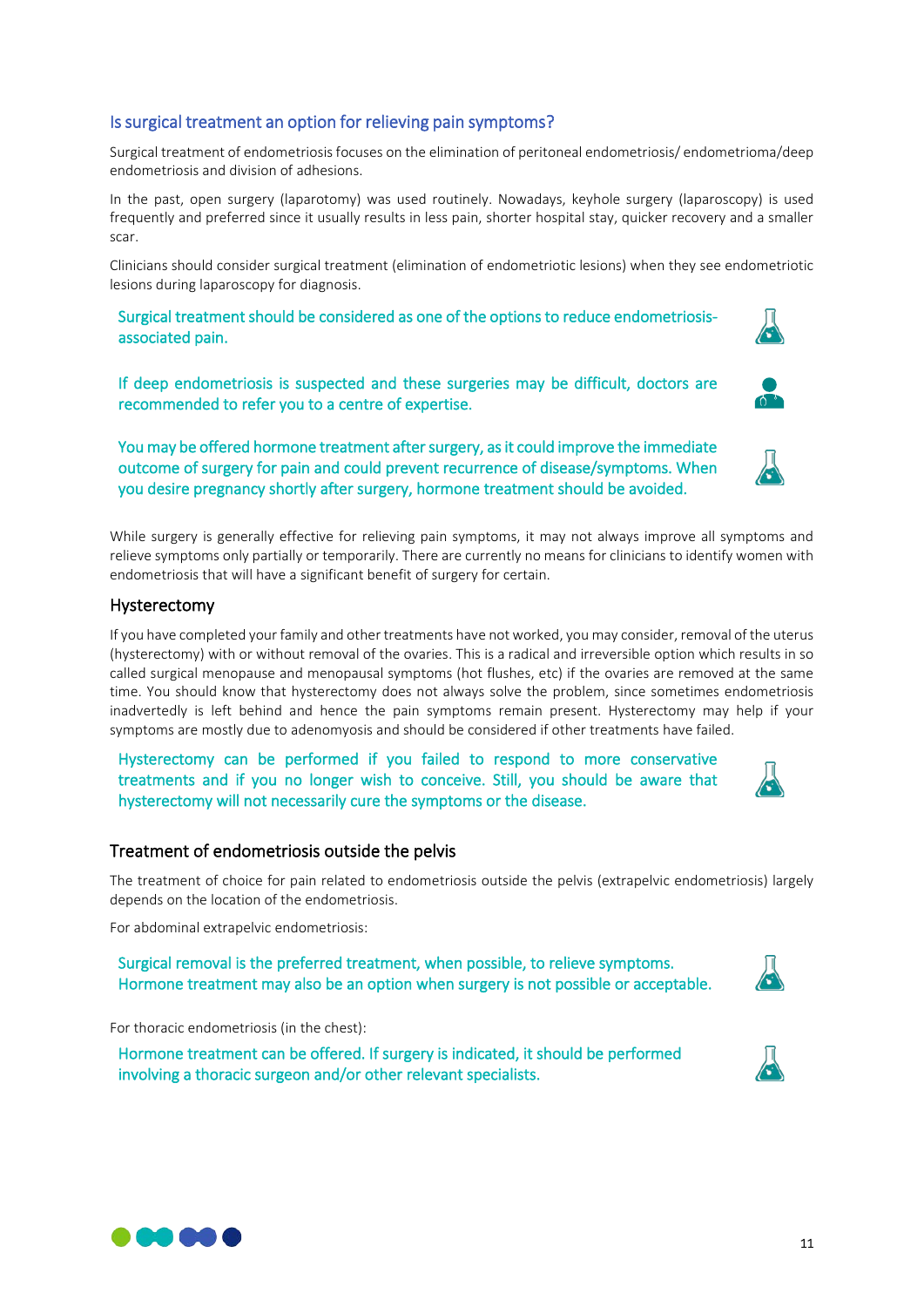# Endometriosis and infertility

#### Am I infertile because I have endometriosis?

Probably not, most women diagnosed with endometriosis are not all infertile. In medical terms, infertility is defined as not reaching pregnancy after 1 year of regular intercourse. It is estimated that 60-70% of women with endometriosis are fertile and can get pregnant spontaneously and have children. Therefore, women not wanting to get pregnant should discuss their options for contraception with their doctor.

A proportion of women with endometriosis will have problems with getting pregnant. For these women, options are available to get pregnant.

#### Should I become pregnant to cure my endometriosis?

Pregnancy does not always lead to improvement of endometriosis symptoms or reduction of disease progression.

#### You should attempt pregnancy if you want to start a family, but not for treating your endometriosis.



#### Is it safe for me to get pregnant?

Complications during pregnancy are rare and it is difficult to study whether a certain aspect of a patient is related to a certain complication. There have been some studies on pregnancy complications in women with endometriosis. These studies have shown that there may be an increased frequency of miscarriage or ectopic pregnancy in women with endometriosis, as compared to women without endometriosis. Still, the risks in general are low and should not stop you from getting pregnant.

#### There is no need for additional prenatal monitoring but inform your doctor or midwife if you are pregnant and have a diagnosis of endometriosis.



#### What are the options to enhance my chances of getting pregnant?

There is no best option for aiding infertile women with endometriosis to get pregnant. To decide which option is the best for you, your preference, your doctor's advice, and availability of the treatments need to be considered:

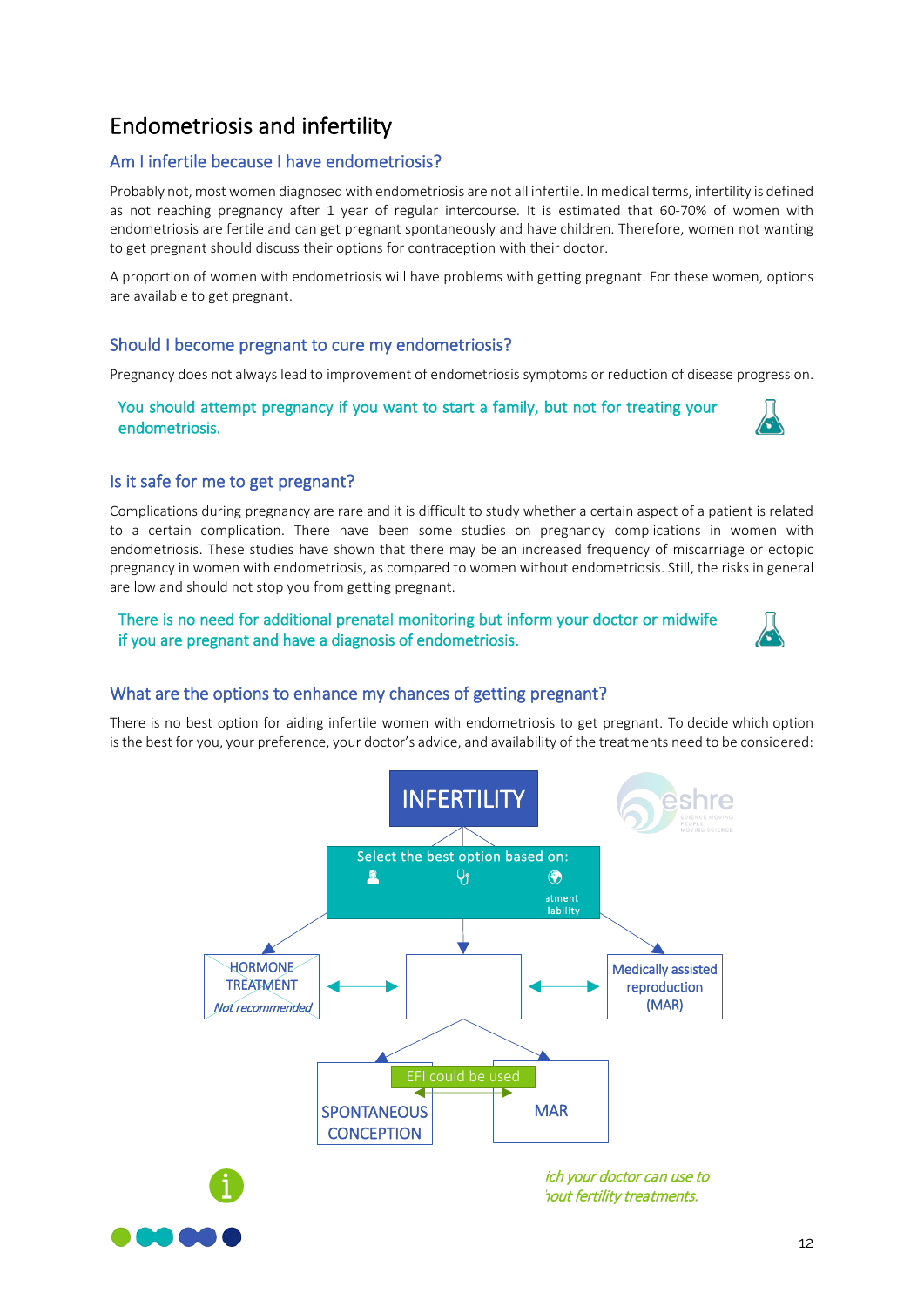### Is hormone treatment an option for enhancing the chance of getting pregnant?

There is no evidence that hormone treatment enhances the chance of spontaneous pregnancy in women with endometriosis.

Although hormone treatment does not resolve infertility, if you cannot attempt to get pregnant or decide not to conceive immediately after surgery, you can use hormone treatment. It will not negatively impact your fertility and it may help to manage pain symptoms.

#### Is surgical treatment an option for enhancing the chance of getting pregnant?

Studies have shown that surgery (with removal of all endometriotic lesions) can enhance the chance of spontaneous pregnancy.

If you have surgery for an ovarian endometrioma, you should be aware that surgery can result in damage to the ovary. Your doctor should discuss this risk with you.

#### Surgery may be an option for you if you desire pregnancy, as it may increase your chances of natural pregnancy.

Although no compelling evidence exists that surgery for deep endometriosis improves fertility, it may be an option if you have pain symptoms requiring treatment.

Those women who cannot attempt to or decide not to conceive immediately after surgery should be offered hormone therapy as it does not negatively impact their fertility and improves the immediate outcome of surgery for pain.

If you undergo surgery, you can afterwards attempt to conceive spontaneously, or proceed to medically assisted reproduction. This decision can be supported by a tool, called the Endometriosis Fertility Index or EFI, which predicts your changes of getting pregnant spontaneously.

There is no evidence that taking hormone treatment before or after surgery helps in increasing the chance of pregnancy.

### Is medically assisted reproduction (MAR) an option for enhancing the chance of get pregnant?

For women with fertility problems, medically assisted reproduction can be an option. Medically assisted reproduction includes a number of procedures with the aim of getting pregnant, such as assisted reproductive technologies including intrauterine insemination (IUI) and in vitro fertilization (IVF).

An important proportion of women with moderate or severe endometriosis will need assisted reproductive technologies (ART) such as IUI or IVF when they decide to become pregnant.

There is no evidence of increased cumulative endometriosis recurrence rates after ovarian stimulation for ART in women with endometriosis, meaning that undergoing ART does not necessarily worsen your endometriosis and ART should be considered as safe. **Figure 6. ICSI** Figure 6. ICSI

ART is an option for you to achieve pregnancy.

**Maria** 













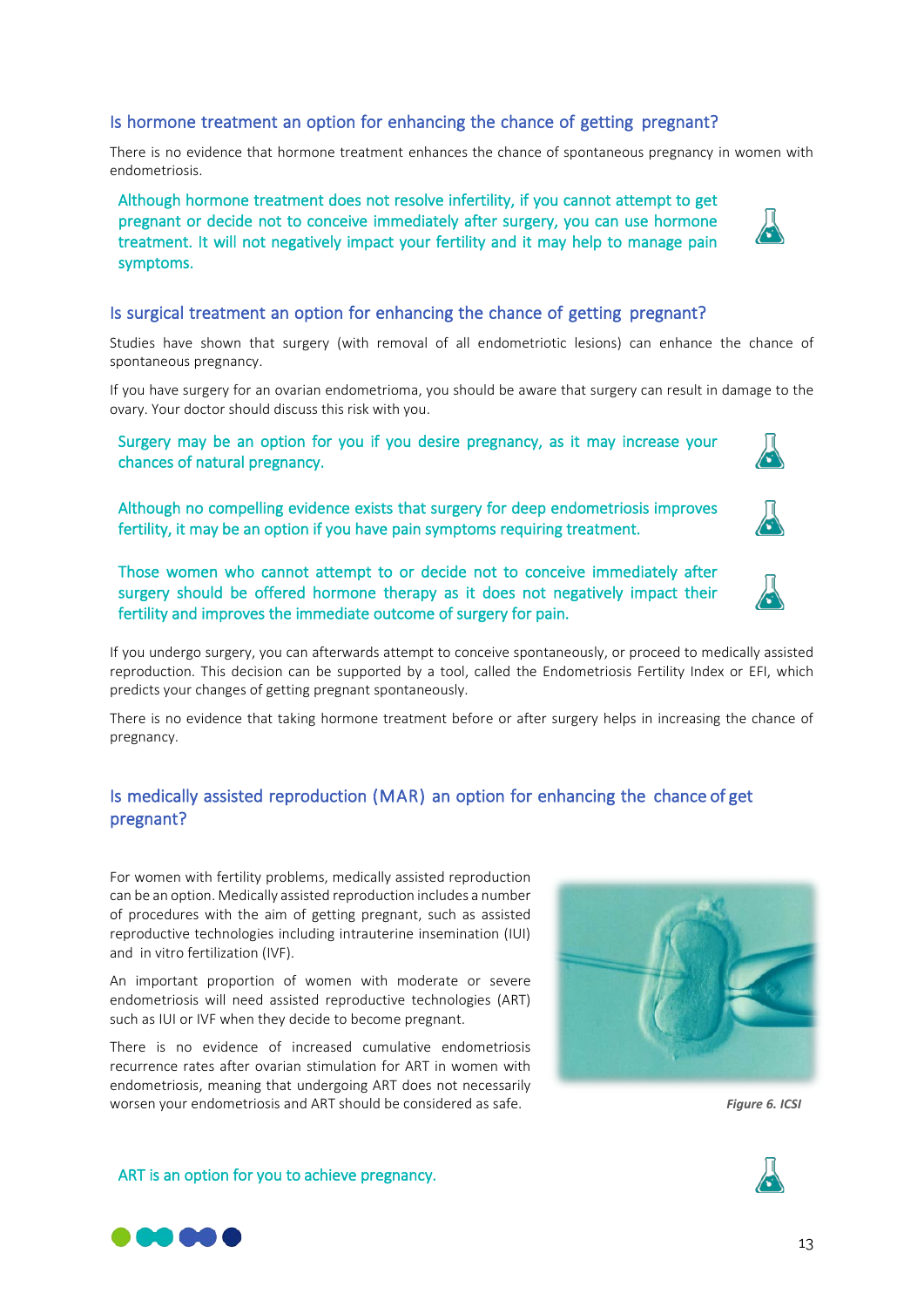In intrauterine insemination, the sperm of the partner is injected into the uterus of the woman at the time when an egg is released and ready for fertilisation. The appropriate time is determined by performing ultrasound, by measuring hormonal levels or regulated by injection of synthetic hormones (ovarian stimulation).

In general, there are very few studies investigating IUI in women with endometriosis.

#### Intrauterine insemination (IUI) could be an option for you to get pregnant. The chances may be higher if ovarian stimulation is performed before IUI.



IVF/ICSI should be used, rather than IUI, in the following cases:

- When you have a problem with your Fallopian tubes, meaning that the egg has problems to reach the uterus (tubal function is compromised)
- When your partner has fertility problems (for instance low sperm count, reduced sperm quality)
- When a low EFI was calculated (and hence it would be relevant to proceed directly to IVF)
- When other treatments have failed

#### If you have an endometrioma, the use of preventative antibiotics at the time of oocyte retrieval, seems reasonable to avoid infections.

There is no clear evidence that medical treatment prior to IVF/ICSI will improve your chance of getting pregnant.

There is no strong evidence that surgery before starting IVF/ICSI is effective to increase your chance of pregnancy. However, there is also no evidence that surgery decreases chances of pregnancy. Hence, your doctor may advise surgery if you have significant pain or if s/he cannot reach the ovaries during IVF/ICSI in case of large ovarian endometrioma.

If you are undergoing IVF/ICSI, there is no clear benefit of medical or surgical treatment prior to starting IVF/ICSI. Still, surgery may be advised in specific situations.



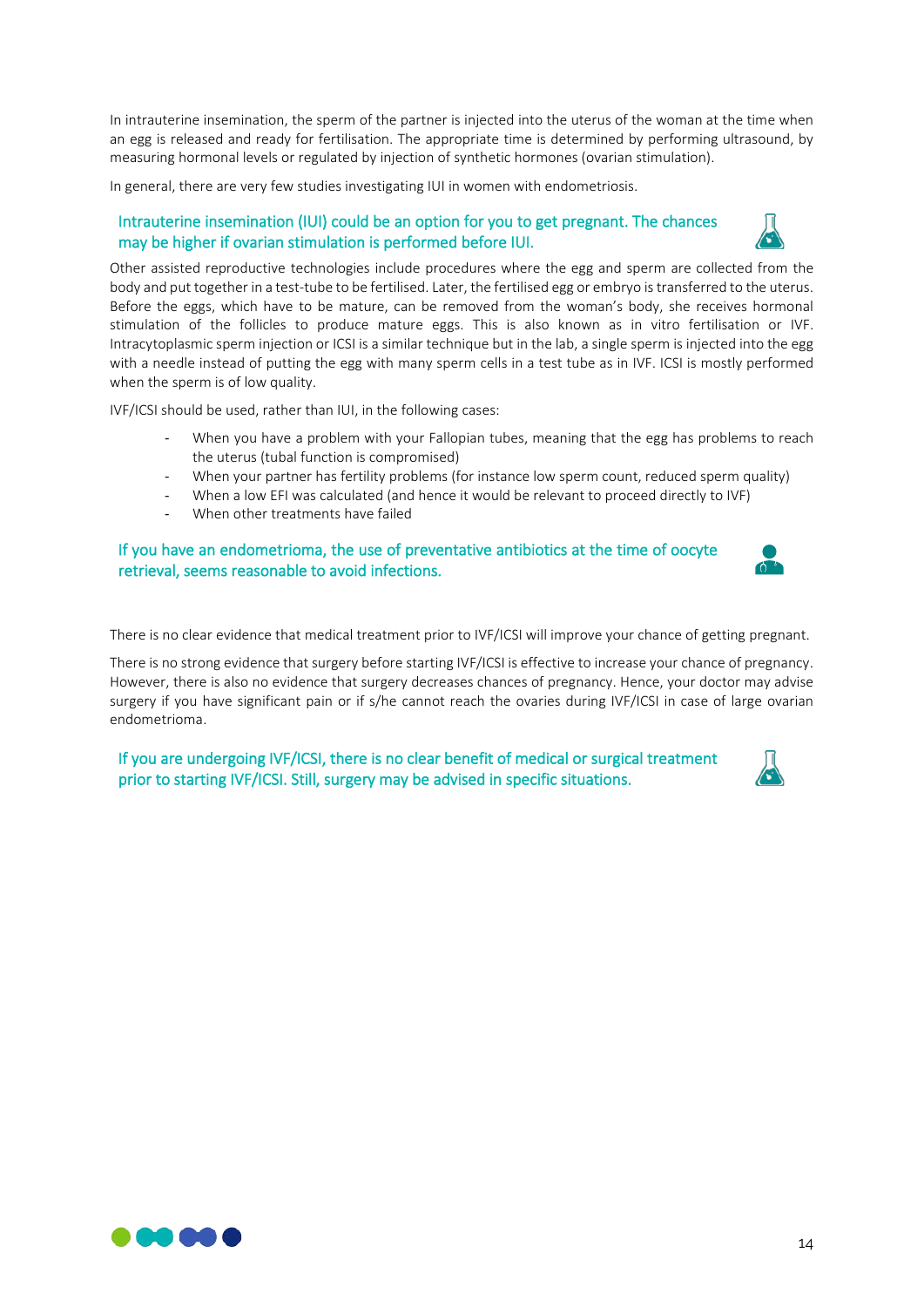# Beyond usual treatments

Medical and surgical treatment of endometriosis have been studied widely and are used in clinical practice. Since these treatments have limitations, some women prefer to explore other options.

You may have heard about complementary and alternative therapies. These therapies are very popular but are not often given by doctors. Examples are acupuncture, behavioural therapy, nutrition (including dietary supplements, vitamins, and minerals), expert patient programmes, recreational drugs, reflexology, homeopathy, psychological therapy, Traditional Chinese Medicine, herbal medicine, sports, and exercise. Several of these complementary and alternative therapies are used by women with endometriosis to reduce pelvic pain, painful menstrual periods (dysmenorrhea), improve the chances of pregnancy and improve quality of life.



Figure 7. Acupuncture

Before recommending a certain treatment for pain, doctors would like to have some objective data collected in a high-quality study showing that a certain therapy is effective and not harmful to the patient. Up to now, there is no good proof that complementary and alternative treatments truly help reducing pain or improving fertility in women with endometriosis. However, the guideline development group acknowledges that some women who use complementary and alternative treatments may feel benefit from this, meaning that they have improved quality of life and/or can cope better with the symptoms of endometriosis.

It is important to tell your doctor if you are using any complementary or alternative treatment, so she/he can give you additional information.

The potential benefits and harms of these non-medical interventions are unclear. Therefore, no recommendations can be made for any specific non-medical intervention (Traditional Chinese Medicine, nutrition, electrotherapy, acupuncture, physiotherapy, exercise, and psychological interventions) to reduce pain, improve general well-being, or improve your chances of getting pregnant.

You can ask you doctor to provide you further information on these non-medical strategies.



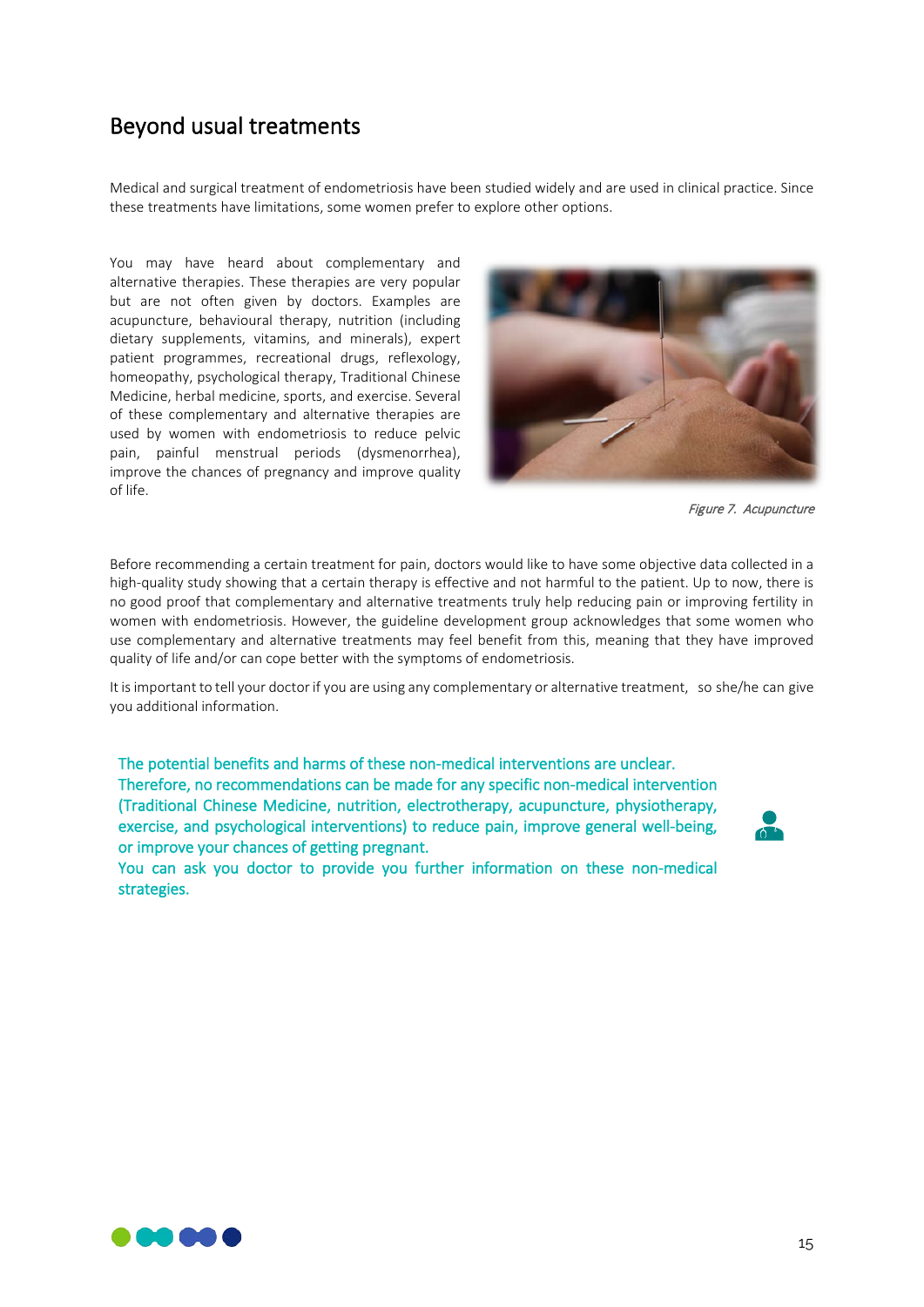# Endometriosis in adolescents

Endometriosis is mainly a disease of women of reproductive age, which is between menarche (the first menstruation during puberty) and menopause. In recent years, endometriosis in adolescents has been recognised as a challenging problem in gynaecology.

#### What are signs and symptoms of endometriosis in adolescents?

Signs and symptoms may be different in adolescents as compared to adult women.

In adolescents, the following symptoms can be indicative of endometriosis:

- symptoms of chronic or acyclical pelvic pain, particularly combined with nausea, painful menstrual periods (dysmenorrhea), pain emptying bowel (dyschezia) or bladder (dysuria), pain during or after sexual intercourse (dyspareunia),
- cyclical pelvic pain,
- (cyclical) absenteeism from school

If you experience one or more of these symptoms and they cause you (severe) pain, you should go to your family doctor and ask him to consider endometriosis. Severe pain can be measured by not doing your normal daily activities (without taking pain medication).

#### How should endometriosis be diagnosed in adolescents?

The diagnostic pathway for endometriosis is similar in adolescents as compared to adults, apart from some examinations and/or tests may not be appropriate.

Your doctor should discuss the acceptability of vaginal and/or rectal examination with you and your caregiver. Please inform your doctor if you are not comfortable with proceeding with the exam.

Transvaginal ultrasound is recommended. If a transvaginal scan is not appropriate, MRI, transabdominal, transperineal, or transrectal scan may be considered.

#### How should endometriosis be treated in adolescents?

Based on the efficacy and side-effects, some medical treatments may be more appropriate in adolescents.

First line treatment options in adolescents with endometriosis are hormonal contraceptives or progestogens. If first-line treatment does not resolve the symptoms, NSAIDs or GnRH agonists can be used.

Surgery (and post-operative treatment) is also an option in adolescents, but it should be considered that symptoms/disease may recur.



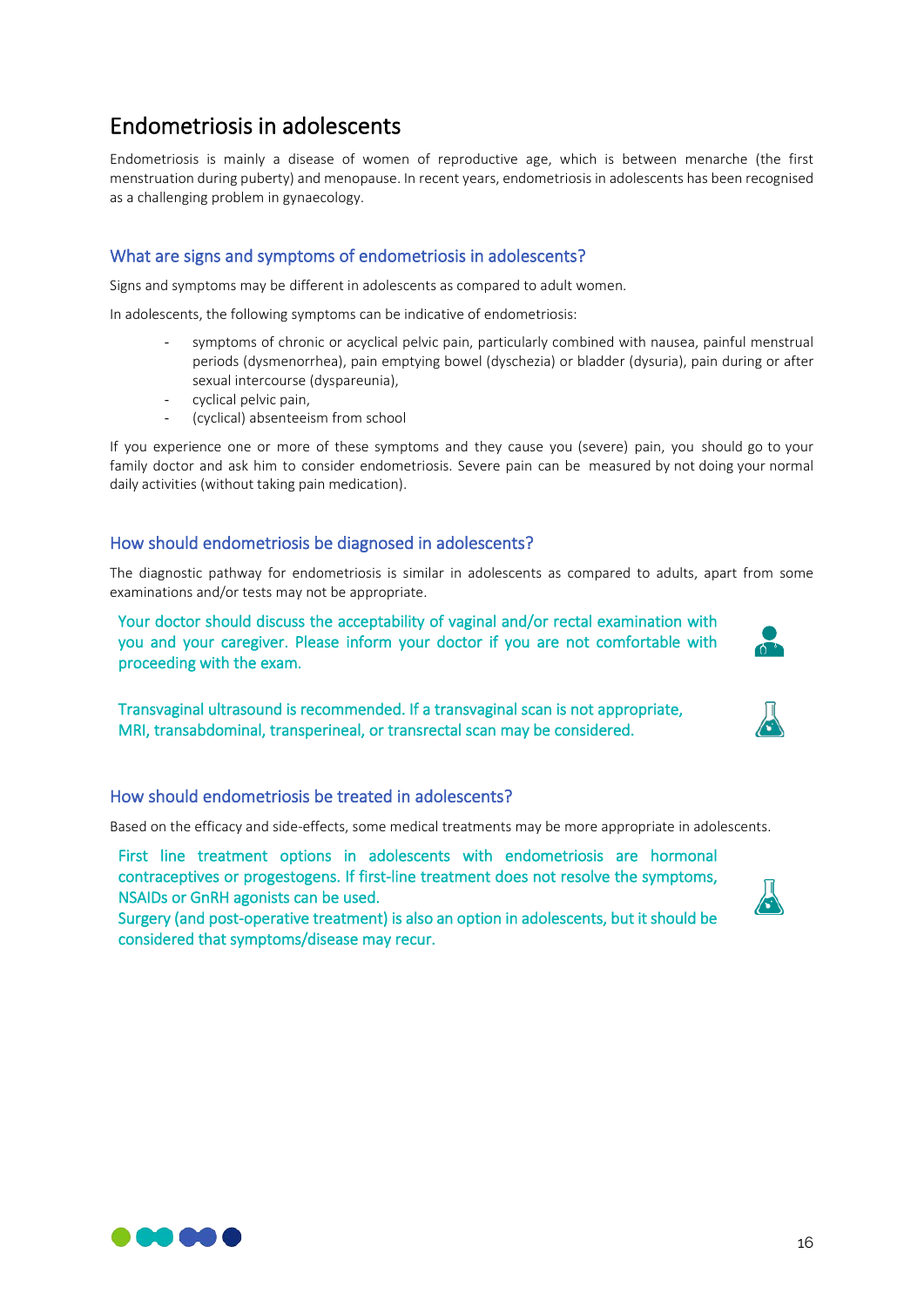# Menopause and endometriosis

Menopause is the point in time when women stop having menstrual periods. It is a natural process in women of around 50 years old.



Figure 8. Menopause

#### How should endometriosis be treated in postmenopausal women?

Endometriosis symptoms may still exist, even after menopause. There have been limited studies on treatment of endometriosis after menopause.

If you have signs or pain from endometriosis after menopause, surgical treatment may be an option. If surgery is not feasible, aromatase inhibitors can be helpful.

#### How should menopausal symptoms be treated in women with a history of endometriosis?

Some women have hardly any problems during menopause, while others suffer from typical menopausal symptoms like hot flushes, night sweats, vaginal and urinary problems, mood changes, osteoporosis (decreased bone density). These symptoms are caused by low levels of estrogen. For women with menopausal symptoms, medical treatments (menopausal hormone treatment; previously called hormone replacement therapy, HRT) exist to reduce the symptoms and discomfort from menopause. Estrogen-only therapy is not recommended if you have a history of endometriosis.

The problem in women with endometriosis is that hormone replacement therapy could have a negative effect on the endometriosis. There is no strong evidence of pain or disease recurrence inwomenwith endometriosis taking medication for menopausal symptoms, but it is a possibility.

Menopausal hormone treatment (MHT) can be used to relief menopausal symptoms.



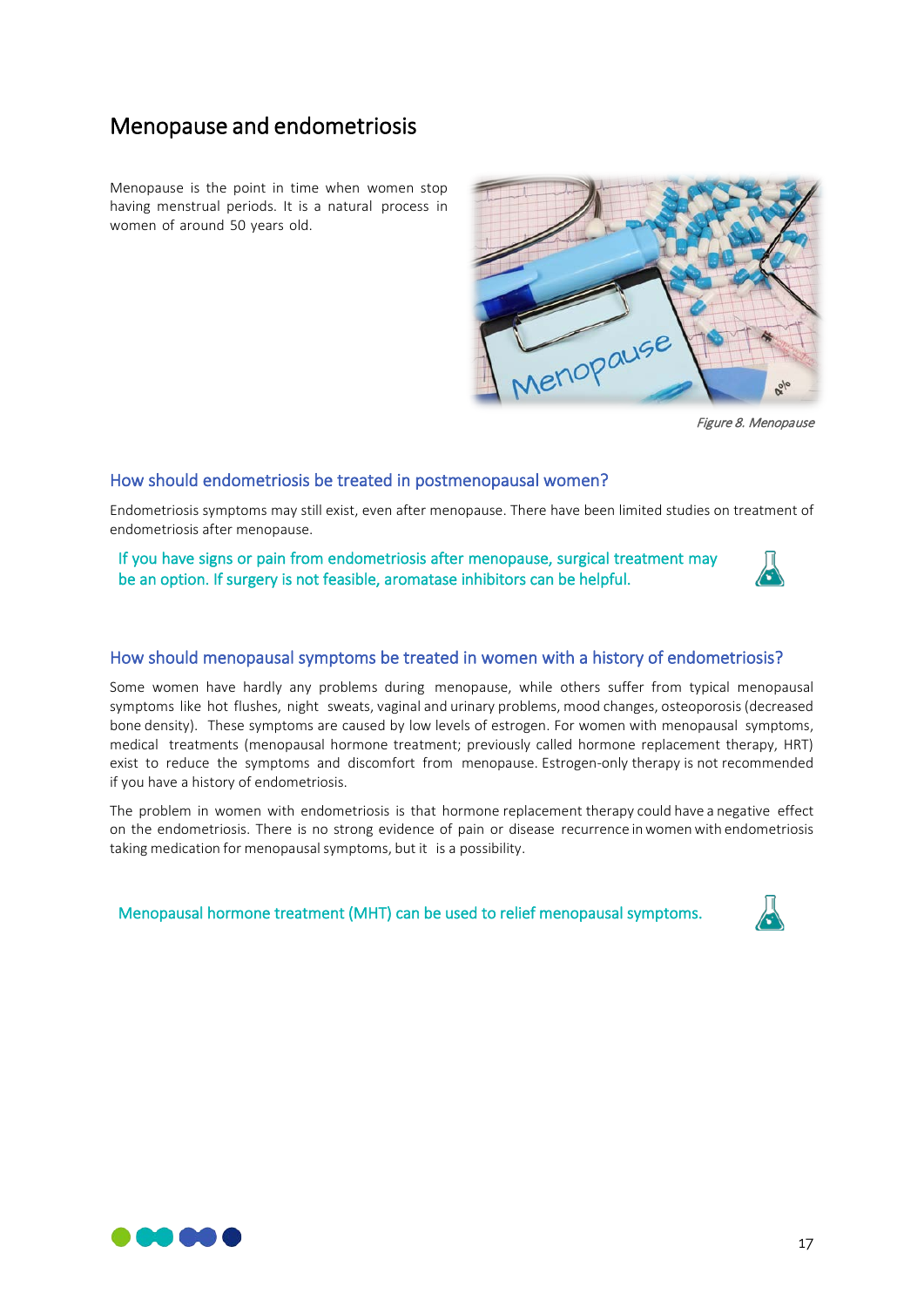# Endometriosis and Cancer

Many women with endometriosis are worried about their risk of developing cancer. Several researchers have investigated whether women with endometriosis have an increased risk of developing cancer as compared to women without endometriosis.

The results of these studies can be summarized as follows:

Absolute risk of developing cancer in a woman's lifetime

|                                 | <b>OVARIAN CANCER: 1,3 in 100</b>                                                                          | <b>BREAST CANCER: 12,8 in 100</b>                                                                      | <b>THYROID CANCER: 1,3 in 100</b>                              |                                                                                                                                                                                                                                |
|---------------------------------|------------------------------------------------------------------------------------------------------------|--------------------------------------------------------------------------------------------------------|----------------------------------------------------------------|--------------------------------------------------------------------------------------------------------------------------------------------------------------------------------------------------------------------------------|
| ALL WOMEN                       | Ŧ<br>♠<br>Ŧ<br>Ŧ<br>₽<br>Ŧ<br>↟<br>Ŧ<br>Ŧ<br>Ŧ<br>Ŧ<br>↟<br>Ŧ<br>↟<br>↟<br>Ŧ<br>↟<br>↟<br>Ŧ<br>Ŧ<br>Ŧ<br>Ŧ | 4<br>Ŧ<br>Ŧ<br>Ŧ<br>Ŧ<br>Ŧ<br>Ŧ<br>Ŧ<br>Ŧ<br>Ŧ<br>Ŧ<br>♠<br>Ŧ<br>一个<br>Ŧ<br>Ŧ<br>Ŧ<br>Ŧ<br>Ŧ<br>Ŧ<br>Ŧ | Ŧ<br>Ŧ<br>奢<br>奢<br>Ŧ<br>一个<br>Ŧ<br>Ŧ<br>Ŧ<br>Ŧ<br>Ŧ<br>Ŧ<br>Ŧ |                                                                                                                                                                                                                                |
| <b>WOMEN WITH ENDOMETRIOSIS</b> | <b>OVARIAN CANCER: 2,5 in 100</b><br>Ŧ<br>↟<br>Ŧ<br>帶<br>Ŧ<br>Ŧ<br>Ŧ<br>奢<br>Ŧ<br>Ŧ<br>Ŧ<br>Ŧ              | <b>BREAST CANCER: 13,3 in 100</b><br>Ŧ<br>Ŧ<br>Ŧ<br>Ŧ<br>Ŧ<br>Ŧ<br>↟<br>↟                              | THYROID CANCER: 1,8 in 100<br>Ŧ<br>Ŧ<br>Ŧ<br>Ŧ<br>Ŧ<br>Ŧ       | <b>COLORECTAL CANCER:</b><br>Same risk as in women<br>without endometriosis<br><b>CERVICAL CANCER:</b><br>Lower risk in women with<br>endometriosis<br><b>OTHER CANCERS:</b><br>Insufficient data to make<br>valid conclusions |

From all these studies, you can be reassured with regards to your risk of developing cancer.

There is no information on how to lower the risk of cancer in women with endometriosis or women without endometriosis, but you could try to apply some general cancer prevention measures:

- avoid smoking
- maintain a healthy weight
- exercise regularly
- have a balanced diet with high intakes of fruits and vegetables and low intakes of alcohol
- use sun protection

There is no need for systemic cancer screening for you unless you have additional risk factors such as a family history of cancer. Please discuss the need for cancer screening with your doctor.





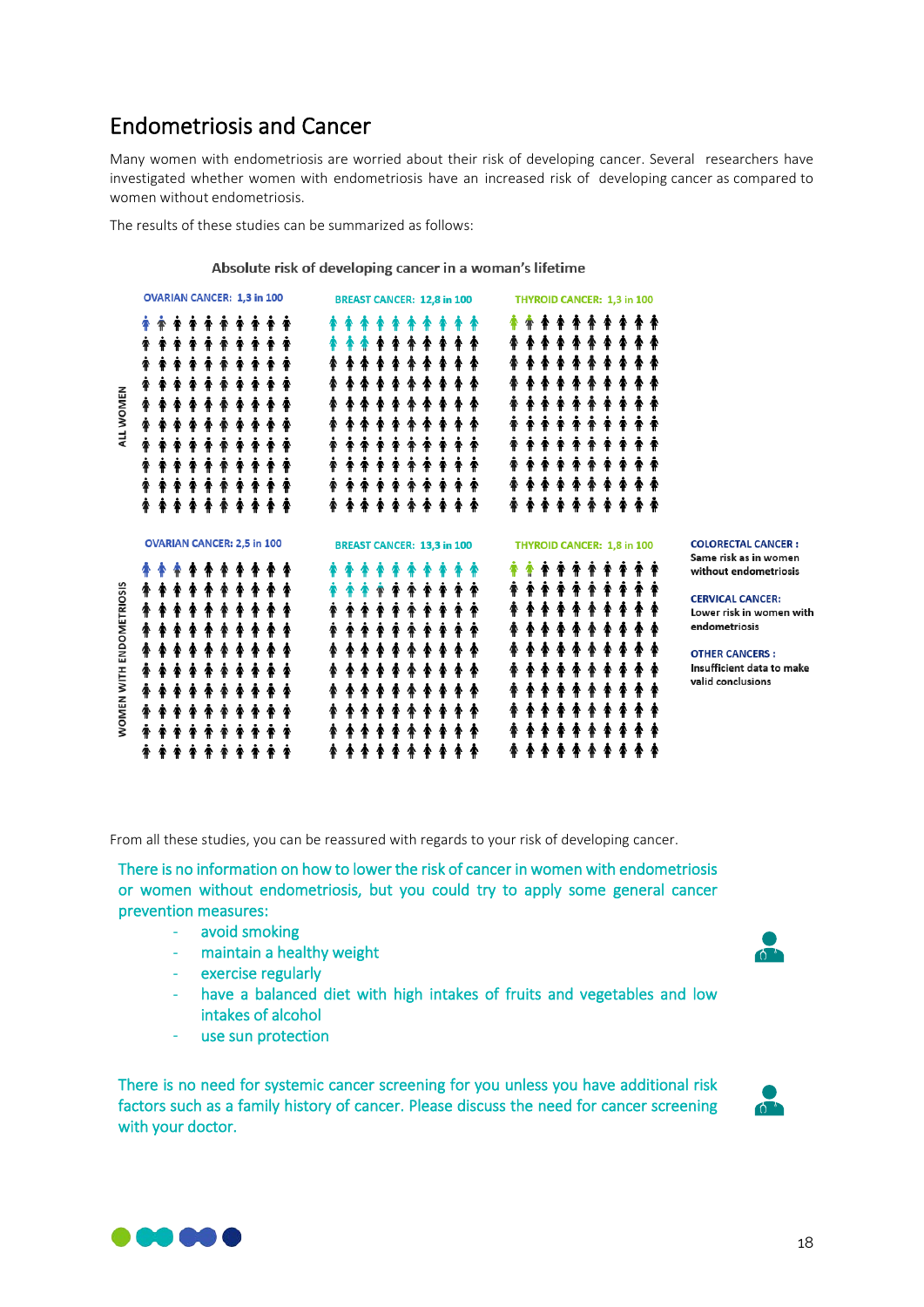# Where can I find more information or support?

More detailed information on each of the topics in this booklet can be found in the clinicians' edition of the guideline on the ESHRE website (https://www.eshre.eu/Guidelines-and-Legal/Guidelines/Endometriosisguideline).

For more detailed information or support, you can contact your doctor or a local patient organisation.

For contact details of national patient organisations for infertility, you can ask your doctor, or contact Fertility Europe (www.fertilityeurope.eu)

# About this booklet

This booklet aims to involve patients in healthcare improvement by informing them about current standards of care, and by enabling them to make informed decisions on their health, supported by the best available evidence.

#### How this booklet was developed

This booklet was prepared from a previous version (2013) by the ESHRE methodological expert, the chair of the guideline group and patients' representatives. All the information provided is based on the recommendations in the ESHRE guideline on Endometriosis, which is available at https://www.eshre.eu/Guidelines-and-Legal/Guidelines/Endometriosis-guideline

#### Who developed the ESHRE guideline?

The ESHRE guideline on Endometriosis, was developed by a multidisciplinary guideline development group including gynaecologists, surgeons, fertility specialists and 2 patient representatives.

| Christian Becker       | Chair of Endometriosis Guideline Group; Endometriosis CaRe Centre Oxford, Nuffield Department of Women's and<br>Reproductive Health, University of Oxford, UK                                                                                                              |  |
|------------------------|----------------------------------------------------------------------------------------------------------------------------------------------------------------------------------------------------------------------------------------------------------------------------|--|
| Femke Jansen           | Patient representative; EndoHome – Endometriosis Association Belgium, Belgium                                                                                                                                                                                              |  |
| Kathleen King          | Patient representative; Individual endometriosis advocate, Ireland                                                                                                                                                                                                         |  |
| Nathalie Vermeulen     | Methodological expert; European Society of Human Reproduction and Embryology, Belgium                                                                                                                                                                                      |  |
| Attila Bokor           | Semmelweis University, Department of Obstetrics and Gynecology, Budapest, Hungary                                                                                                                                                                                          |  |
| Oskari Heikinheimo     | Department of Obstetrics & Gynecology, University of Helsinki and Helsinki University Hospital, Helsinki, Finland                                                                                                                                                          |  |
| <b>Andrew Horne</b>    | EXPPECT Centre for Endometriosis and Pelvic Pain, MRC Centre for Reproductive Health, University of Edinburgh,<br>Edinburgh, UK                                                                                                                                            |  |
| Ludwig Kiesel          | Department of Gynecology and Obstetrics, University Hospital Muenster, Muenster, Germany                                                                                                                                                                                   |  |
| Marina Kvaskoff        | Paris-Saclay University, UVSQ, Univ. Paris-Sud, Inserm, Gustave Roussy, "Exposome and Heredity" team, CESP, F-<br>94805, Villejuif, France                                                                                                                                 |  |
| Annemiek Nap           | Department of Gynaecology and Obstetrics, Radboudumc, Nijmegen, The Netherlands                                                                                                                                                                                            |  |
| Katrine Petersen       | Pain Management Centre, UCLH, London, UK                                                                                                                                                                                                                                   |  |
| Ertan Saridogan        | University College London Hospital, London, UK and Elizabeth Garrett Anderson Institute for Women's Health,<br>University College London, London, UK                                                                                                                       |  |
| Carla Tomassetti       | University Hospitals Leuven, Dept. Obstetrics and Gynaecology, Leuven University Fertility Center, Belgium; KU<br>Leuven, Faculty of Medicine, Dept. Development and Regeneration, LEERM (Lab of Endometrium, Endometriosis<br>and Reproductive Medicine), Leuven, Belgium |  |
| Nehalennia van Hanegem | University Medical Center Utrecht, The Netherlands                                                                                                                                                                                                                         |  |
| Nicolas Vulliemoz      | Fertility Medicine and Gynaecological Endocrinology, Department Woman Mother Child, Lausanne University<br>Hospital, Lausanne, Switzerland                                                                                                                                 |  |

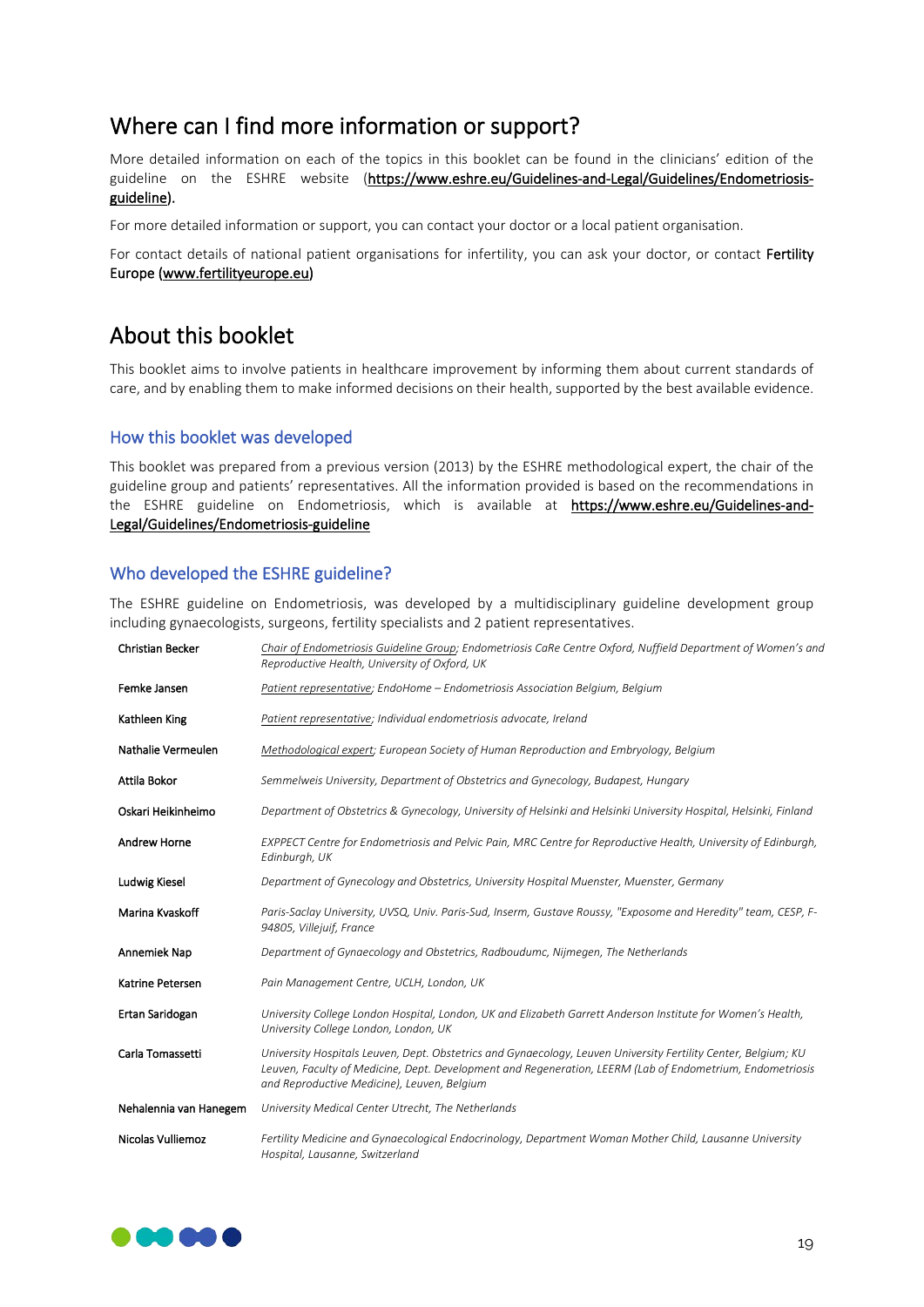# Glossary (explanation of medical or research terms)

| <b>Ablation</b>                 | Removal of diseased or unwanted tissue by surgery or other means                                                                                                                                                                                                                                                                                                                        |
|---------------------------------|-----------------------------------------------------------------------------------------------------------------------------------------------------------------------------------------------------------------------------------------------------------------------------------------------------------------------------------------------------------------------------------------|
| <b>Add-back therapy</b>         | Hormone therapy to minimize side effects of medications that suppress<br>estrogen (such as leuprolide acetate); add-back therapy usually decreases hot<br>flashes and helps prevent bone loss.                                                                                                                                                                                          |
| <b>Adhesions</b>                | Bands of fibrous scar tissue                                                                                                                                                                                                                                                                                                                                                            |
| <b>Ovarian stimulation</b>      | Pharmacologic treatment in which a woman's ovaries are stimulated to induce<br>the development of multiple ovarian follicles to obtain multiple oocytes at<br>follicular aspiration.                                                                                                                                                                                                    |
| Definite diagnosis              | A diagnosis that has been absolutely confirmed                                                                                                                                                                                                                                                                                                                                          |
| <b>Dyschezia</b>                | Painful or difficult defecation                                                                                                                                                                                                                                                                                                                                                         |
| Dysmenorrhea                    | Severe pain in the lower abdomen or back, sometimes together with nausea,<br>depression, and headache, directly before and/or during menstruation                                                                                                                                                                                                                                       |
| <b>Dyspareunia</b>              | Recurrent or persistent genital pain directly before, during or shortly after<br>coitus (sexual intercourse).                                                                                                                                                                                                                                                                           |
| Embryo                          | A fertilised egg.                                                                                                                                                                                                                                                                                                                                                                       |
| Endometrioma                    | An endometrial cyst containing old blood and endometrium.                                                                                                                                                                                                                                                                                                                               |
| Endometrium                     | The layer of tissue that lines the uterus. During the menstrual cycle, the<br>endometrium grows to a thick, blood vessel-rich, glandular tissue layer. The<br>main job of the endometrium is to accept the implantation of the fertilized egg<br>that drops into the uterine cavity several days after ovulation and to nurture<br>the dividing cells in the early stages of pregnancy. |
| <b>Estrogen</b>                 | A female sex hormone produced by developing eggs in the ovaries, which<br>stimulates the development of female sex characteristics.                                                                                                                                                                                                                                                     |
| <b>Excision</b>                 | To remove tissue surgically. (Synonym of resection)                                                                                                                                                                                                                                                                                                                                     |
| <b>Fertility problem</b>        | Where no pregnancy results for a couple after 2 years of regular (at least every<br>2 to 3 days) unprotected sexual intercourse.                                                                                                                                                                                                                                                        |
| <b>Heavy menstrual bleeding</b> | Abnormally heavy and prolonged menstruation at regular intervals.                                                                                                                                                                                                                                                                                                                       |
| Hormone                         | A molecule that is produced by one tissue and carried in the bloodstream to<br>another tissue to cause a biological effect.                                                                                                                                                                                                                                                             |
| In vitro fertilization (IVF)    | A technique by which eggs are collected from a woman and fertilised with a<br>man's sperm outside the body. Usually, one or two resulting embryos are then<br>transferred to the womb. If one of them attaches successfully, it results in a<br>pregnancy.                                                                                                                              |

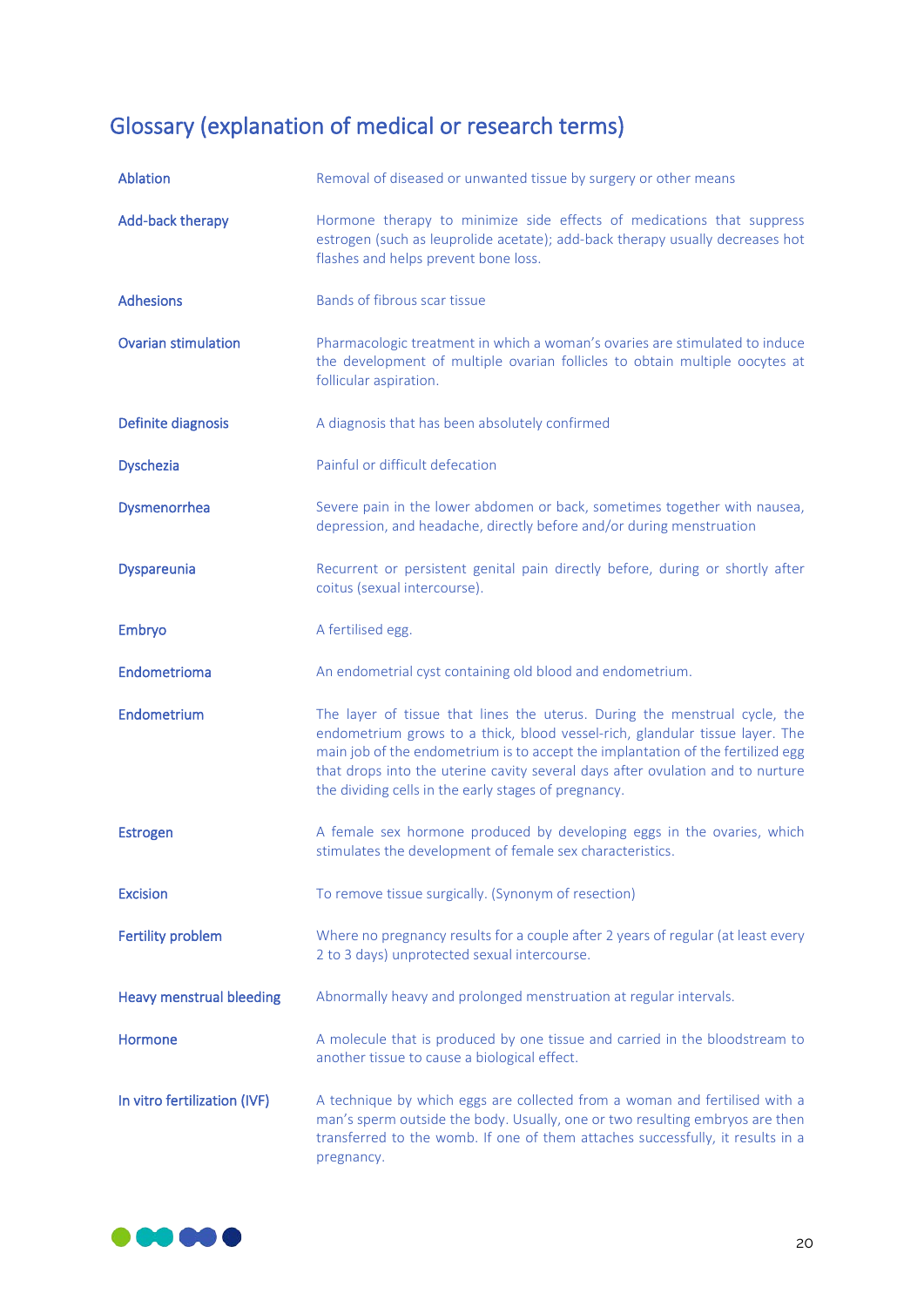| Infertility                                     | The state of being not fertile and unable to become pregnant. Clinical definition<br>of infertility: a disease of the reproductive system defined by the failure to<br>achieve a clinical pregnancy after 12 months or more of regular unprotected<br>sexual intercourse                                                                                                                                                                                                                                                                           |
|-------------------------------------------------|----------------------------------------------------------------------------------------------------------------------------------------------------------------------------------------------------------------------------------------------------------------------------------------------------------------------------------------------------------------------------------------------------------------------------------------------------------------------------------------------------------------------------------------------------|
| Intra-uterine insemination<br>(III)             | A technique to place sperm into a woman's womb through the cervix                                                                                                                                                                                                                                                                                                                                                                                                                                                                                  |
| Intracytoplasmic sperm<br>injection (ICSI)      | A variation of IVF in which a single sperm is injected into an egg.                                                                                                                                                                                                                                                                                                                                                                                                                                                                                |
| Laparoscopy                                     | A "keyhole" operation in which the surgeon uses a low diameter telescopic<br>system, called a laparoscope, to examine or operate on an area in a woman's<br>pelvis. Done under general anaesthetic.                                                                                                                                                                                                                                                                                                                                                |
| Laparotomy or open surgery                      | Opening the abdominal cavity with an incision made with a scalpel                                                                                                                                                                                                                                                                                                                                                                                                                                                                                  |
| Lesions                                         | Areas of abnormal tissue or disease                                                                                                                                                                                                                                                                                                                                                                                                                                                                                                                |
| <b>Medically assisted</b><br>reproduction (MAR) | The name for treatments that enable people to conceive by means other than<br>sexual intercourse. Medically assisted reproduction techniques include intra-<br>uterine insemination (IUI), in vitro fertilisation (IVF), intracytoplasmic sperm<br>injection (ICSI), donor insemination and egg donation                                                                                                                                                                                                                                           |
| <b>Menstruation</b>                             | The monthly discharge from the uterus; it consists of blood and endometrium<br>sloughed from the uterine lining.                                                                                                                                                                                                                                                                                                                                                                                                                                   |
| Menorrhagia                                     | Abnormally heavy and prolonged menstruation at regular intervals. (Synonym<br>of Heavy menstrual bleeding)                                                                                                                                                                                                                                                                                                                                                                                                                                         |
| Natural cycle IVF                               | An IVF procedure in which one or more oocytes are collected from the ovaries<br>during a spontaneous menstrual cycle without any drug use.                                                                                                                                                                                                                                                                                                                                                                                                         |
| Ovary                                           | An organ in the pelvis of women containing the eggs.                                                                                                                                                                                                                                                                                                                                                                                                                                                                                               |
| Progesterone                                    | A hormone produced by the Ovary, but only if ovulation has occurred (after the<br>egg is released). Its action is to prepare the endometrium for implantation of<br>the embryo.                                                                                                                                                                                                                                                                                                                                                                    |
| <b>Randomized controlled trail</b><br>(RCT)     | The "gold standard" of medical proof of the relative efficacy of one treatment<br>over another treatment or using nothing at all (placebo). Patients with a disease<br>and who are similar to one another in most other respects (such as age, height,<br>weight, duration of illness, and severity of disease) are assigned to one<br>treatment group or another by randomization. The patients undergo treatment<br>and are followed for a certain length of time to see if there is any difference in<br>the results of the treatments studied. |
| Ultrasound                                      | High frequency sound waves used to provide images of the body, tissues, and<br>internal organs.                                                                                                                                                                                                                                                                                                                                                                                                                                                    |